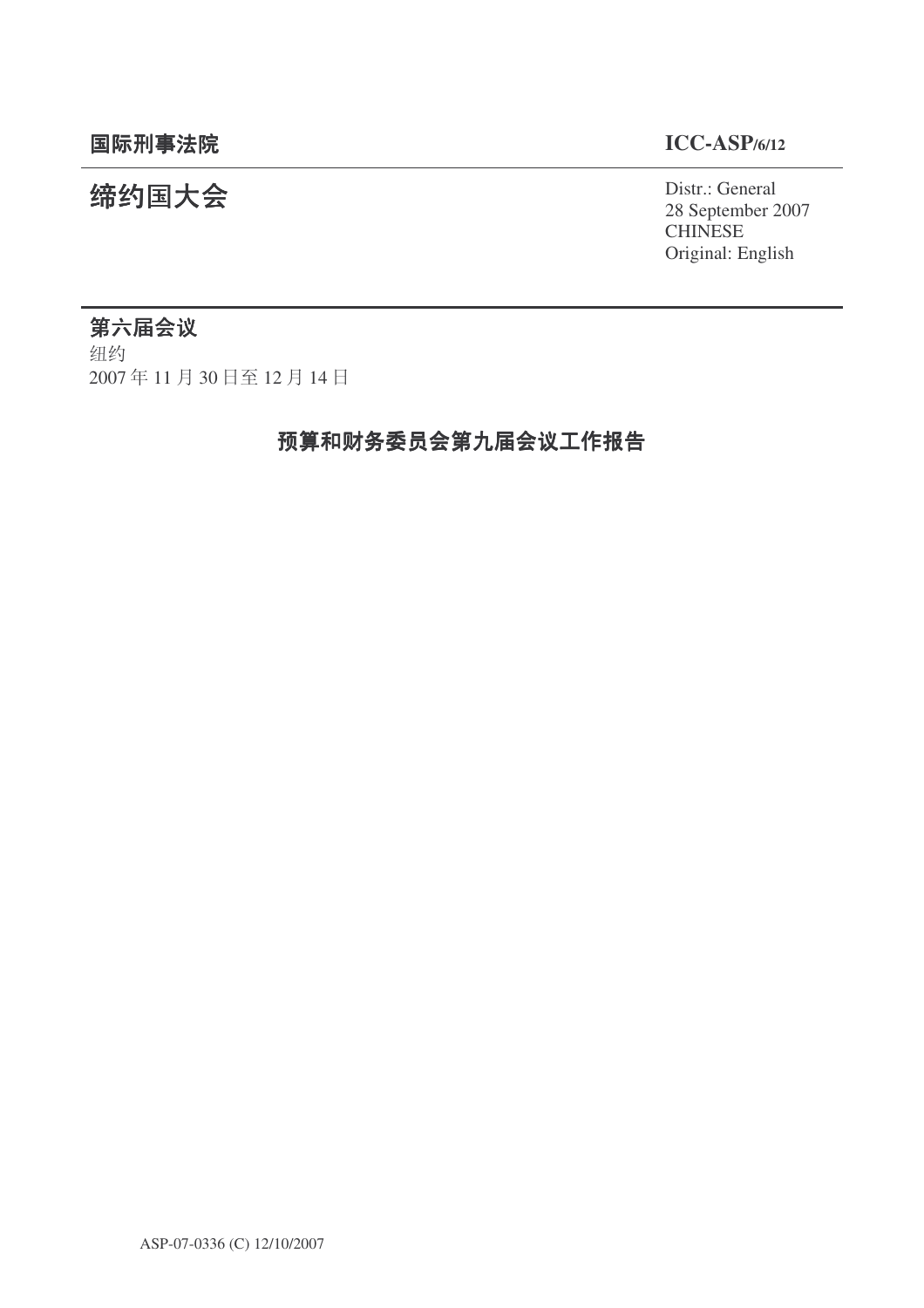|     |                                             | 段次        | 页次             |
|-----|---------------------------------------------|-----------|----------------|
| L.  |                                             | $1 - 8$   | $\overline{4}$ |
|     |                                             | $1-6$     | $\overline{4}$ |
|     |                                             | 7         | 5              |
|     |                                             | 8         | 5              |
| II. |                                             | $9 - 106$ | 5              |
|     |                                             | $9 - 15$  | 5              |
|     | $1_{-}$                                     | 9         | 5              |
|     | 2.                                          | $10-14$   | 5              |
|     |                                             | 15        | 6              |
|     |                                             | $16 - 24$ | 6              |
|     | 1. 2006年1月1日至12月31日期间的法院财务报表                |           | 6              |
|     | 2. 2006年1月1日至12月31日期间的被害人信托基金财务             | $16 - 18$ | 6              |
|     |                                             | 19        | 7              |
|     |                                             | $20 - 24$ | 7              |
|     |                                             | 25-84     | 8              |
|     | 截至2007年7月31日的2007年预算财务执行情况数据<br>$1_{\cdot}$ | $25 - 30$ | 8              |
|     | 2.                                          | $31 - 84$ | 9              |
|     | 表述……………………………………………………………………<br>(a)         | $31 - 33$ | 9              |
|     | (b)                                         | $34 - 36$ | 9              |
|     | (c)                                         | 37-39     | 10             |
|     | (d)                                         | $40 - 45$ | 10             |
|     | (e)                                         | $46 - 52$ | 11             |
|     | (f)                                         | 53        | 13             |
|     | (g)                                         | 54        | 13             |
|     | (h)                                         | $55 - 58$ | 13             |
|     | 主要方案 II: 检察官办公室<br>(i)                      | 59-60     | 13             |
|     | (i)                                         | 61-74     | 14             |
|     | 主要方案 IV: 缔约国大会秘书处<br>(k)                    | $75 - 76$ | 16             |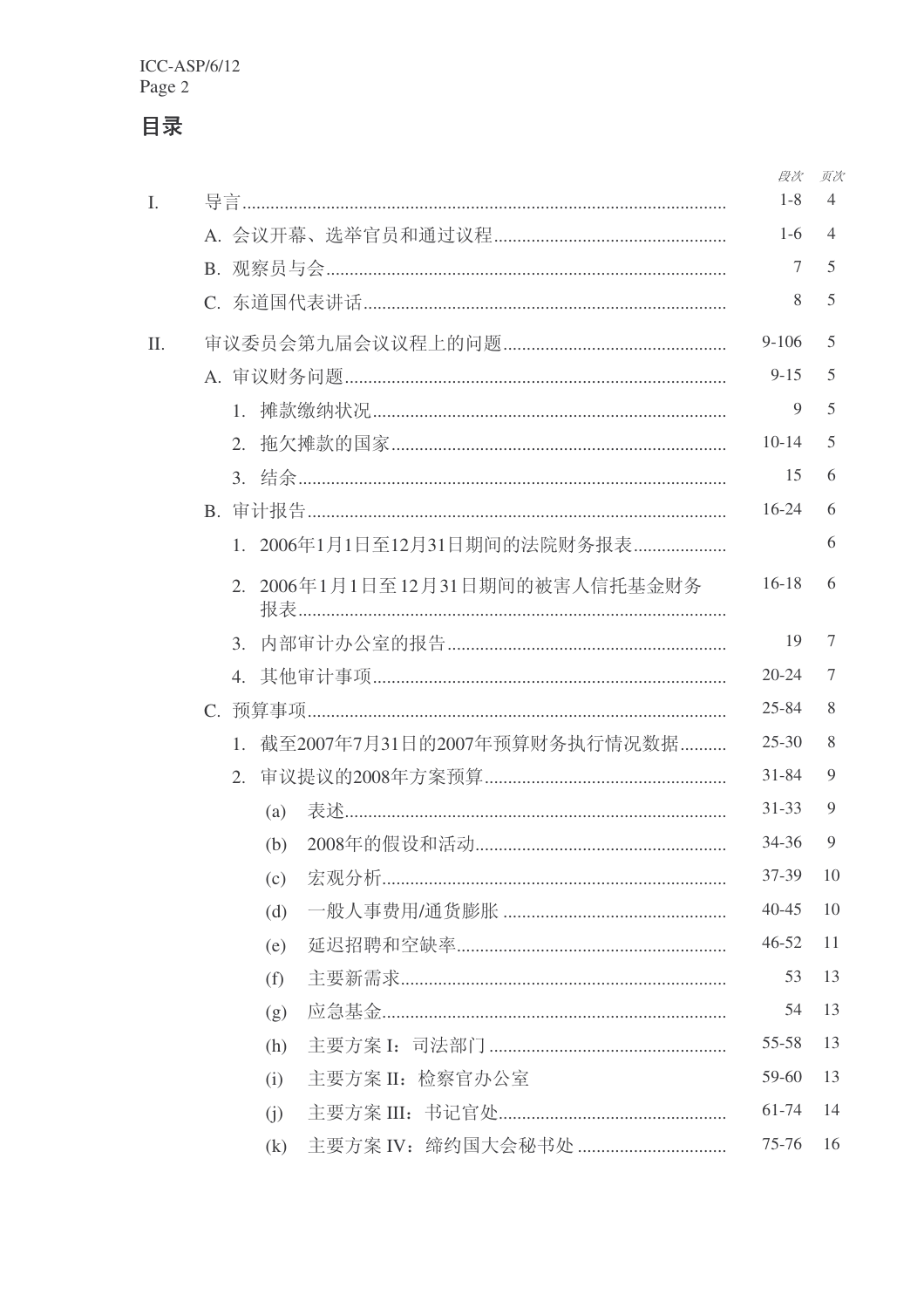|             | (1) | 主要方案 V: 对法院办公楼的投资        | $77 - 81$ | 16 |
|-------------|-----|--------------------------|-----------|----|
|             | (m) | 主要方案 VI: 被害人信托基金秘书处      | 82-83     | 17 |
|             | (n) |                          | 84        | 17 |
|             |     |                          | 85-88     | 18 |
|             |     |                          | 89-99     | 18 |
|             |     |                          | 89-99     | 18 |
|             | (a) |                          | 90-92     | 18 |
|             |     |                          | 93-96     | 19 |
|             |     |                          | 97-99     | 19 |
| $F_{\cdot}$ |     |                          | 100-101   | 20 |
|             |     |                          | 102       | 20 |
|             |     |                          | 103-104   | 21 |
| L.          |     |                          | 105-106   | 21 |
|             |     |                          | 105       | 21 |
|             |     |                          | 106       | 21 |
|             |     |                          |           | 22 |
|             |     |                          |           | 22 |
|             |     |                          |           | 24 |
|             |     | Ⅲ. 国际刑事法院法官养恤金计划管理条例修正草案 |           | 27 |
|             |     |                          |           | 31 |
|             |     |                          |           |    |

<sup>\*</sup>附件 V 正在准备中, 将作为本报告的增补文件发出。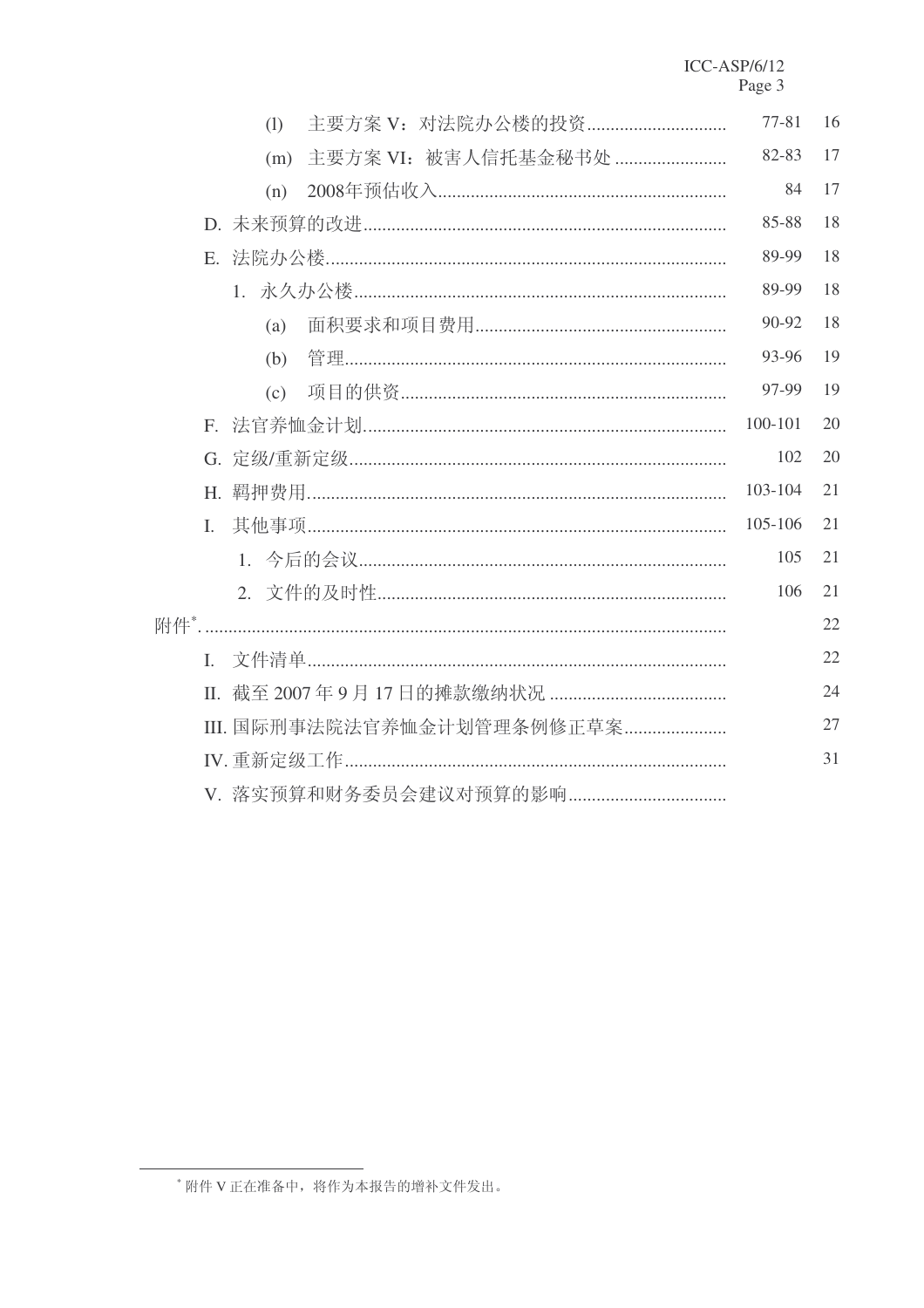# **I.** 导言

## A. 会议开幕、选举官员和通过议程

1. 预算和财务委员会(下称"委员会")第九届会议是根据 2006 年 12 月 1 日的缔约国大会(下称"大会")第五届会议第七次全会所做的决定举行的。 这届会议于 2007 年 9 月 10 日至 18 日召开, 共举行了 13 次会议。国际刑事法 院(下称"法院")院长菲利普·基尔希在开幕式上致欢迎辞。

2. 委员会任命 Peter Lovell 先生(大不列颠及北爱尔兰联合王国)为本届会议 的报告员。

3. 缔约国大会秘书处(下称"秘书处")为委员会提供了实质性服务; 秘书 处主任 Renan Villacis 先生担任委员会的秘书。

4. 委员会在其第一次会议上通过了下列议程(ICC-ASP/6/CBF.2/L.1):

- 1. 会议开幕。
- 2. 通过议程。
- 3. 观察员与会。
- 4. 工作安排。
- 5. 拖欠摊款的国家。
- 6. 2007年预算财务执行情况数据。
- 7. 审议提议的 2008 年方案预算。
- 8. 审计报告:
	- (a) 国际刑事法院 2006年1月1日至12月31日期间的财务报表:
	- (b) 被害人信托基金 2006年1月1日至12月31日期间的财务报表:
	- (c) 内部审计办公室的报告。
- 9. 今后预算的改讲。
- 10. 法官养恤金计划。
- 11. 定级/重新定级。
- 12. 法院办公楼。
- 13. 羁押费用。
- 14. 审议法院 2008 年预算格式。
- 15. 其他事项。
- 5. 下列成员出席了委员会第九届会议:
	- 1. David Dutton (澳大利亚)
	- 2. Eduardo Gallardo Aparicio (玻利维亚)
	- 3. Fawzi A. Gharaibeh  $(\frac{\psi}{\Box} \boxdot)$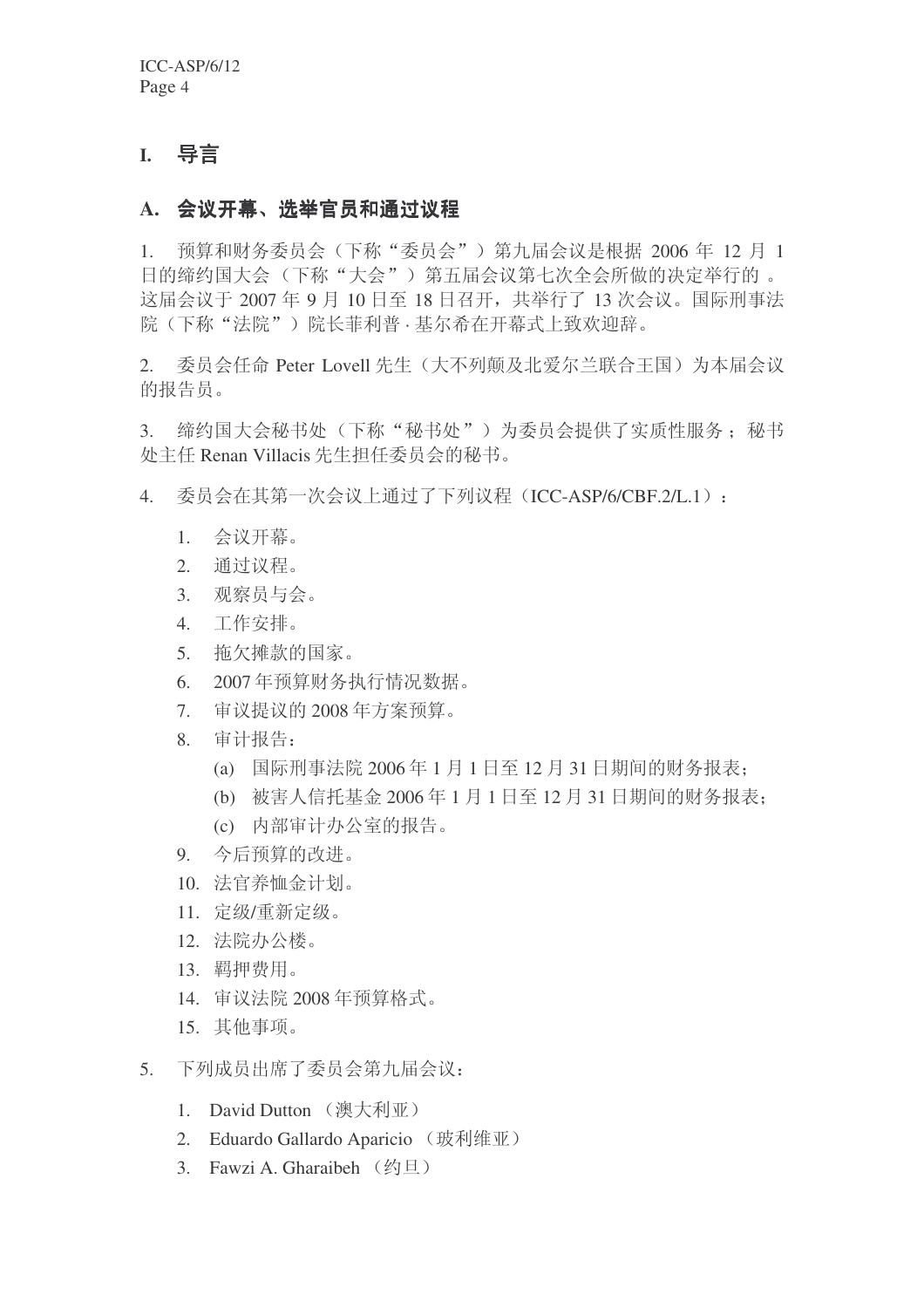- 4. Myung-jae Hahn (大韩民国)
- 5. Rossette Nyirinkindi Katungye (乌干达)
- 6. Juhani Lemmik (爱沙尼亚)
- 7. Peter Lovell (大不列颠及北爱尔兰联合王国)
- 8. Karl Paschke (德国)
- 9. Elena Sopková (斯洛伐克)
- 10. Michel-Etienne Tilemans (比利时)
- 11. Santiago Wins (乌拉圭)

6. 法院下列机关应邀出席了委员会的会议, 介绍各自的报告: 院长会议、检 察官办公室和书记官处。

## **B.** 观察员与会

7. 委员会决定接受"促进国际刑事法院联盟"提出向委员会介绍情况的请 求。委员会对所做介绍表示赞赏。

## C. 东道国代表讲话

8. 在 9 月 13 日的第七次会议上, 荷兰外交部常驻 国际刑事法院 代表 Paul Wilke 大使代表东道国讲话, 谈到了永久办公楼、临时办公楼和羁押费用的问 题。

## II. 审议委员会第九届会议议程上的问题

## A. 审议财务问题

#### 1. 摊款缴纳状况

 $9.$  委员会审议了截至 2007 年 9 月 17 日的摊款缴纳状况(附件 II)。委员会 注意到, 2007 财政期间共计已收缴 7.370 万欧元; 尚未缴纳的以前财政期间的 摊款为 490 万欧元; 尚未缴纳的 2007 财政期间的摊款有 1,520 万欧元。委员会 注意到, 这占应缴摊款的 82.9%, 与 2006 年同期收缴了 77.2%的摊款相比是一 个进步。然而, 委员会仍感到关切的是, 如果法院支出率再向拨款水平靠近, 法院可能会遭遇现金短缺,这将严重影响法院的业务。

#### 2. 拖欠摊款的国家

#### 大会第六届会议上的免除申请

10. 委员会注意到 ICC-ASP/4/Res.4 号决议第 44 段规定, 委员会在大会就任何 要求免除执行《罗马规约》第 112 条第 8 款的请求做出决定之前向缔约国大会 提出建议。

11. 委员会注意到, 秘书处于 2007 年 7 月 23 日致函拖欠摊款的国家, 告知它 们尚未缴纳的摊款并通知为避免执行《罗马规约》第 112 条第 8 款它们需要缴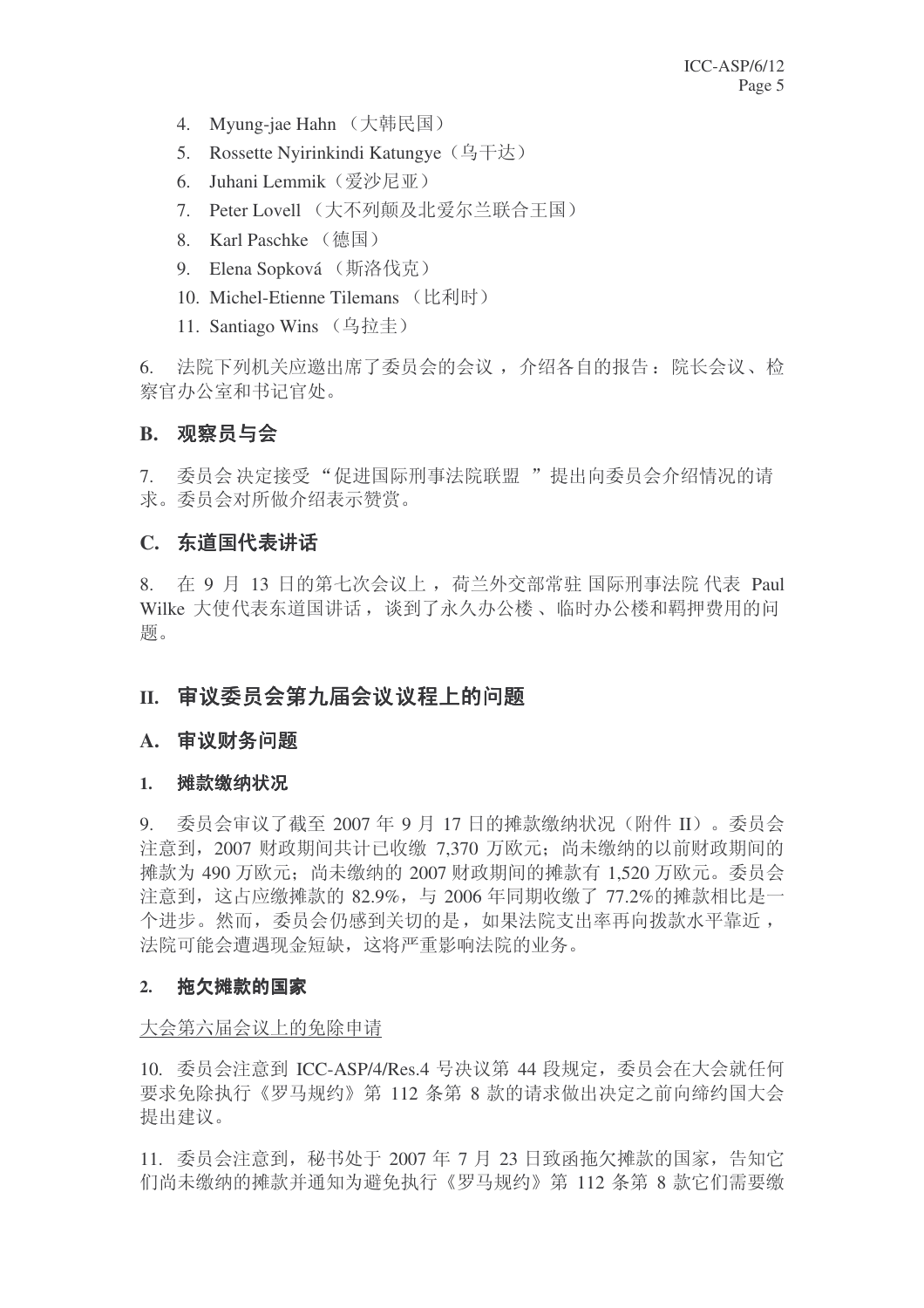纳的最低款额。秘书处告知委员会截至 2007 年 9 月 18 日有七个国家没有资格 参加表决: 玻利维亚、刚果、刚果民主共和国、几内亚、利比里亚、马拉维和 尼日尔。已收到刚果民主共和国要求免除的外交照会,但未另附支持性文件。

12. 委员会忆及, 大会在其上届会议上通过了说明丧失表决权的国家要求免除 的具体程序的建议。<sup>1</sup> 考虑到委员会因此要开始实行这一新的程序, 委员会建议 刚果民主共和国的要求应作为例外予以批准, 但这不应成为今后 所提要求不附 足够支持性文件的先例。委员会还敦促其他拖欠摊款的国家采取必要的措施, 在大会第六届会议之前缴付其摊款。

## 13. 委员会请求秘书处再次向拖欠摊款的国家告 知在大会第六届会议之前需缴 纳的最低款额。<sup>2</sup>委员会建议要求免除的国家也应该说明可能的缴款时间表并酌 情提交全额缴纳拖欠摊款的多年缴款计划。

14. 到 2008年1月1日将有另外的 11 个国家丧失表决权, 如果它们不再讲行 新的缴款以避免执行《规约》第112条第8款。

## 3. 结余

15. 根据《财务条例和细则》条例 4.6, 在 2008 年 1 月 1 日将返还给缔约国的 预估现金结余为 18,158,199 欧元, 这包括 2006 年的暂时现金结余和 2007 年从 缔约国收缴的以前期间的摊款。

### **B.** 审计报告

#### 1. 2006年1月1日至12月31日期间的法院财务报表

## 2. 2006年1月1日至12月31日期间的被害人信托基金财务报表

16. 外聘审计员在介绍他关于法院财务报表的报告 (ICC-ASP/6/5) 和关于被害人 信托基金财务报表的报告 (ICC-ASP/6/6)时, 告知委员会这些报表没有重大误报 并公正地反映了法院和信托基金的财务状况,因此他能够表示无保留的审计意 见。委员会注意到, 2006 年的总支出为 64,678,810 欧元, 与批准的 80,417,200 欧元的预算相比表明预算执行率为 80.4%。

17. 委员会还欢迎外聘审计员 对新 SAP (系统、应用和产品) 系统的会计模 块、执行法官养恤金计划和实地办事处采购所提出的意见和建议。 委员会感谢 有机会与外聘审计员和法院高级官员讨论这 些建议。 **在回应外聘审计员关于实** 地采购的低水平的意见时, 委员会建议应该增加对实地办事处进行采购 的授权

<sup>&</sup>lt;sup>1</sup>国际刑事法院罗马规约缔约国大会, 第五届会议, 2006 年 11 月 23 日至 12 月 1 日, 海牙 (国际刑 事法院出版物, ICC-ASP/5/32), 第 III 部分, ICC-ASP/5/Res.3 号决议, 附件 III, 建议 5-7。

另见国际刑事法院罗马规约缔约国大会,第四届会议,2005年 11月 28日至 12月 3日,海牙(国 际刑事法院出版物, ICC-ASP/4/32), 第 III 部分, ICC-ASP/4/Res.4 号决议, 第 42 段。

 $^2$  根据 ICC-ASP/5/Res.3 号决议附件 III 建议 8, 秘书处每年两次 (1月中旬和6月中旬) 通知可能丧 失表决权的缔约国,以便它们能够及时采取行动缴纳拖欠摊款。

 $^3$ 除秘书处向拖欠摊款的国家发出的两份照会及向在下一年1月1日可能丧失表决权的那些国家发出 的照会之外,书记官处每季度向缔约国大会提供关于从缔约国收缴的摊款的最新信息。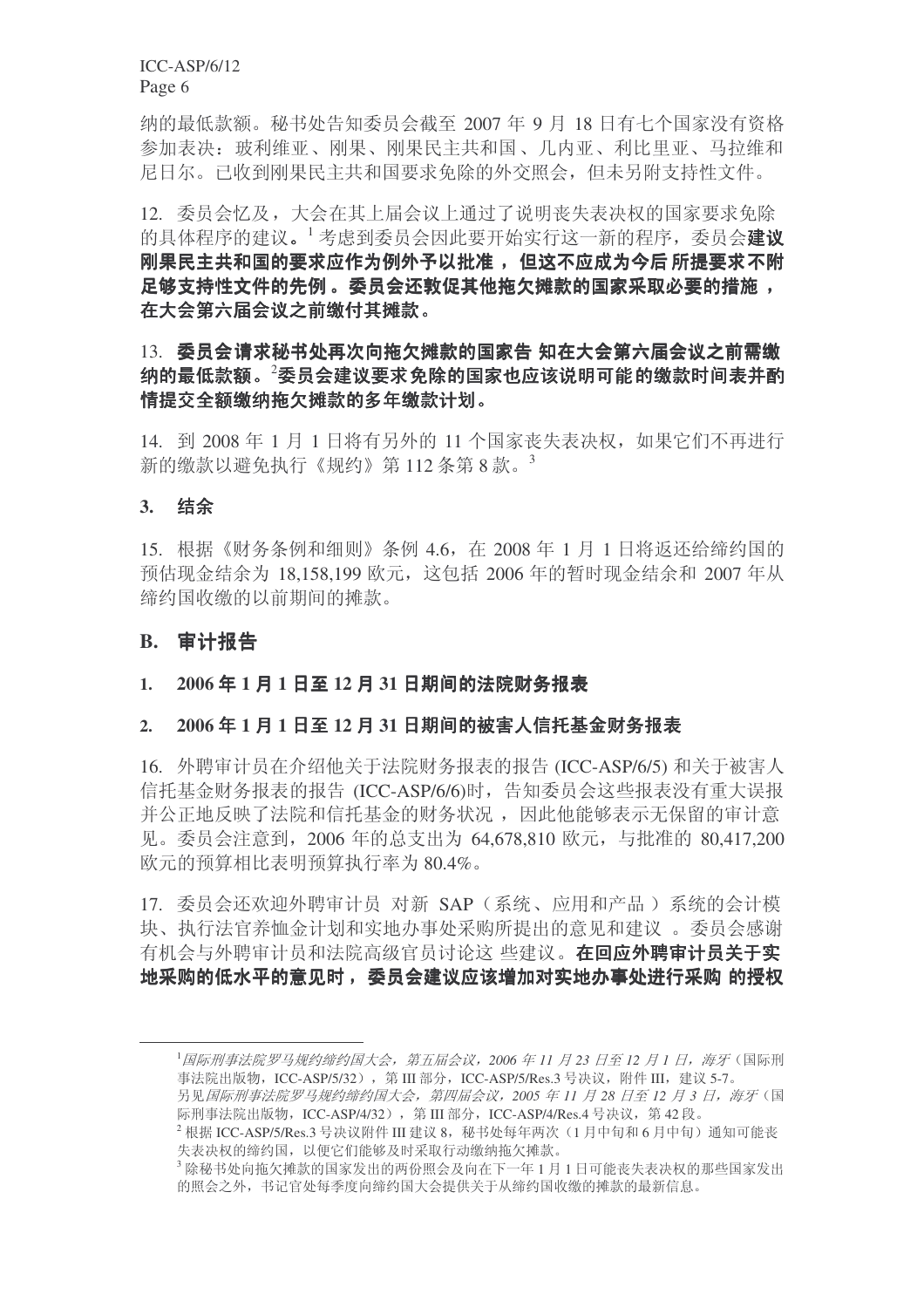并提高小额现金门槛。委员会注意到审计员的意见, 即就总部的采购活动而 言,下放财务授权和职能分离的制度在有效地运作。

18. 委员会对报告的质量表示赞赏并欢迎又一次无保留的审计意见。这是在法 院的账目转入新的 SAP 系统期间取得的,而且反映了有关工作人员的出色工 作。委员会建议,大会应批准外聘审计员报告中所包含的建议,法院应确保充 分落实这些建议。

#### 3. 内部审计办公室的报告

19. 委员会审议了关于内部审计办公室活动的报告。"委员会与审计办公室的代 理负责人和法院官员讨论了具体的审计结果和建议。

#### 4. 其他审计事项

20. 委员会审议了法院的报告, 该报告列出了法院在落实外聘审计员关于法院 前三个财政期间的报告中所包含的建议方面所取得的进展。<sup>5</sup>在欢迎所提供的信 息的同时, 委员会感到报告在许多方面缺乏细节, 而且没有充分具体说明为落 实建议所采取的行动。在某些情况下,不清楚法院打算采取什么行动。

21. 委员会表示关切的是, 法院并未采取足够的行动推进某些审计 建议和改进 内部管理安排。委员会感到特别关切的是在下列方面的讲展速度: 任命审计委 员会的非执行成员、制定风险管理框架和实行内部控制报表。委员会还感到关 切的是, 虽然内部审计员已告知他在 2007 年 2 月将不续签他的合同, 但法院并 未采取措施招聘他的替换人员。考虑到招聘可能需要的时间,这将导致出现这 一职位至少空缺六个月及该办公室只有一个工作人员 (因为另外两个职位也空 缺)的情况。

22. 委员会在审议了关于内部审计监测的报告后<sup>6</sup>得出的结论是, 使内部审计员 扮演内部和外部审计的双重角色的现有安排削弱了内部审计职能的有效性。因 此, 委员会认为, 内部审计职能应根据可以加强内部审计员对法院的有效运作 做出贡献的经验, 对内部审计职能进行调整。委员会建议, 内部审计员的作用 应集中在就法院控制和管理制度的有效性为 主管会计工作的书记官长提供独立 的保障和建议。外聘审计员则应该就法院 的整体财务管理向大会提供保障。委 员会进一步建议,内部审计办公室的年度工作计划应经审计委员会批准, 保持 某种进行紧急临时审查和调查的能力。 最后, 委员会建议, 内部审计员应每年 并酌情根据临时需要通过审计委员会主席向预算和财务委员会做出报告 。 预算 和财务委员会将向大会转交需引起大会注意的任何事项。

23. 为确保内部审计的作用保持适当水平的独立性, 委员会强调有必要确保审 计委员会尽早吸纳非执行成员并且定期举行会议。委员会建议,审计委员会应 每年向预算和财务委员会做出报告,以加强这两个委员会之间的联系。

<sup>&</sup>lt;sup>4</sup> ICC-ASP/6/7 号文件。

<sup>5</sup> ICC-ASP/6/14 号文件。

<sup>6</sup> ICC-ASP/6/CBF.2/2 号文件。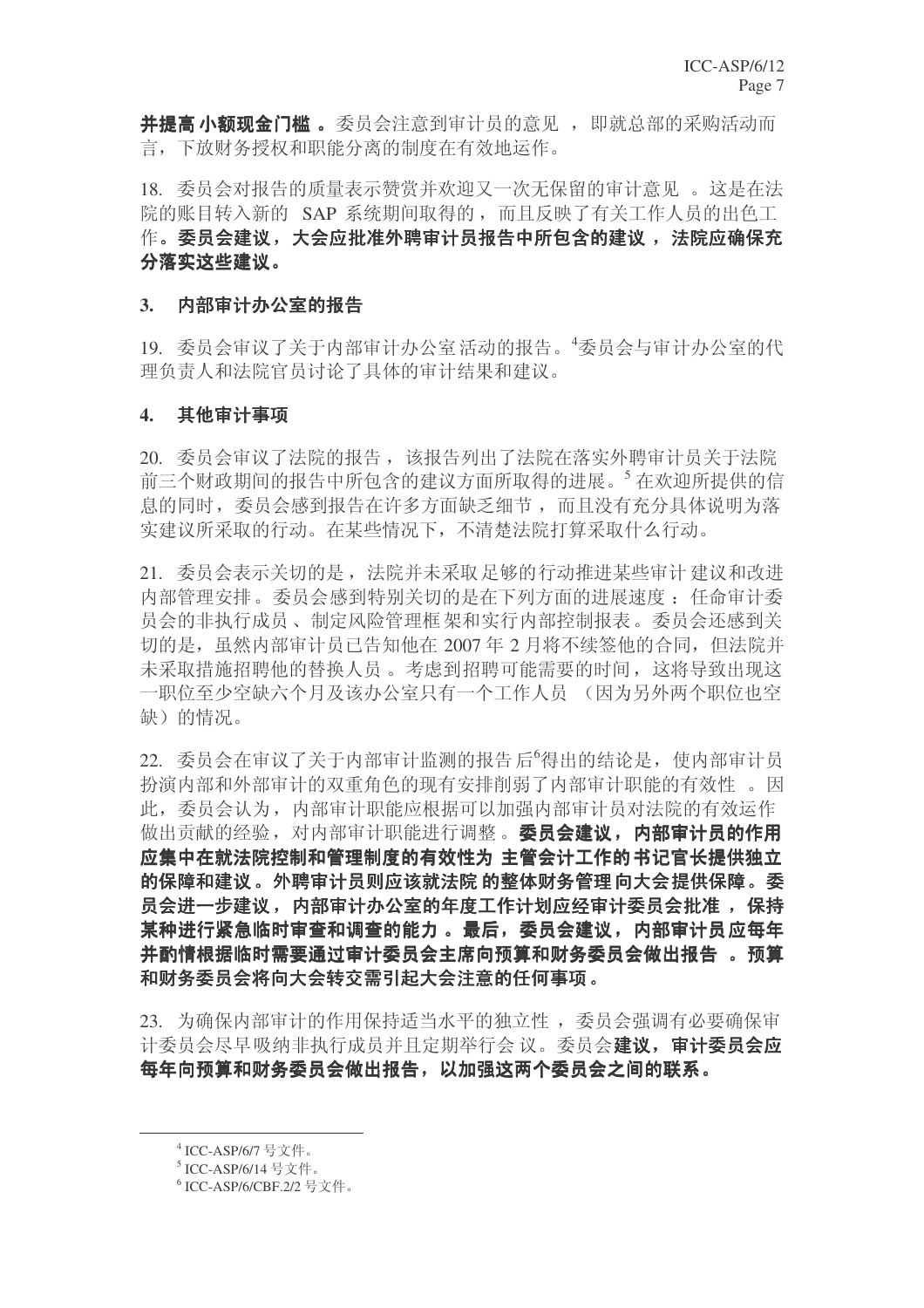24. 委员会决定在其下届会议 上再审议这一问题, 并请求法院准备一份报告, 历史地看待在全法院制定审计和管理安排方面所取得的进展 。这应包括下列方 面的具体计划:

- (a) 实行与支持成功执行战略计划、目标和业绩指标挂钩的风险管理:
- (b) 内部和外部审计的范围;
- (c) 审计委员会的状况, 包括在任命非执行成员方面的进展: 以及
- (d) 实行外聘审计员提出的内部控制报表和其他财务制度控制措施。

#### **C.** 预算事项

### 1. 截至 2007 年 7 月 31 日的 2007 年预算财务执行情况数据

25. 委员会审议了截至 2007年7月 31日法院预算执行情况的报告。7委员会注 意到, 到 7 月 31 日 2007 年的执行率仅为 42.3% (基本资源 45.2%, 与情势有关 的资源 38.7%)。这是类似于 2006 年情况的执行率。这种每月的支出模式将导 致全年的执行率约为 72%, 尽管把在本年度余下时间的支出会有所增加的因素  $\frac{1}{2}$  宗洪夫之后, 法院预测的执行率为 85.9%。法院预测本年度将有 1.250 万欧元 的支出不足(以预算为 8.880 万欧元而支出为 7.630 万欧元为依据)。

26. 关于人员配置, 截至 7 月 31 日, 已核准的 647 个职位已填补了 472 个, 相 差 175 个职位, 表明空缺率为 27%。截至 7 月 31 日 (意味着申请截止日期已 过), 在空缺职位中有75个正在招聘中, 而另外的58个已发出招聘通知, 还 有42个尚未发出招聘通知。法院预测截至12月31日总计将填补555个职位。

27. 委员会看到, 法院占据核准职位的工作人员总数比去年增加了约 30 名(截 至 2006年 8 月 31 日, 已有 441 名工作人员被任用到核准职位)。根据法院提 供的信息, 截至 2007年1月1日, 工作人员总数为 448 名, 到 9 月 1 日增加到 了 473 名。在这一期间共招聘了 105 名工作人员, 扣除 46 名离职人员和 34 名 内部候选人的任用(因此又有了新的空缺职位), 结果以往八个月的总体净增 新工作人员为 25 名。

28. 委员会注意到, 核准职位持续的高空缺率是预算支出不足的主要原因: 法 院预测 2007年人员费用的支出仅为77%(而这是以核准职位的填补有大量增加 为依据的)。法院继续使用更多的一般临时协助 (GTA) 人员和顾问来抵消核 准职位上人员的不足。法院告知委员会,截至 9 月 1 日, 还有 72 个人在 GTA 合同下暂时占据着核准的职位。

29. 委员会感到惊讶的是, 这种过多地依赖 GTA 占用核准职位的情况并未导致 更多的预期 GTA 的超支。虽然预测核准职位的支出不足为 1,080 万欧元, 但预 测 GTA 的增加仅为 110 万欧元 (990 万欧元而不是 880 万欧元), 以及预测顾 问费用的增加为 49,000 欧元 (288,000 欧元而不是 239,000 欧元)。这就产生了

 $^7$ ICC-ASP/6/10 号文件。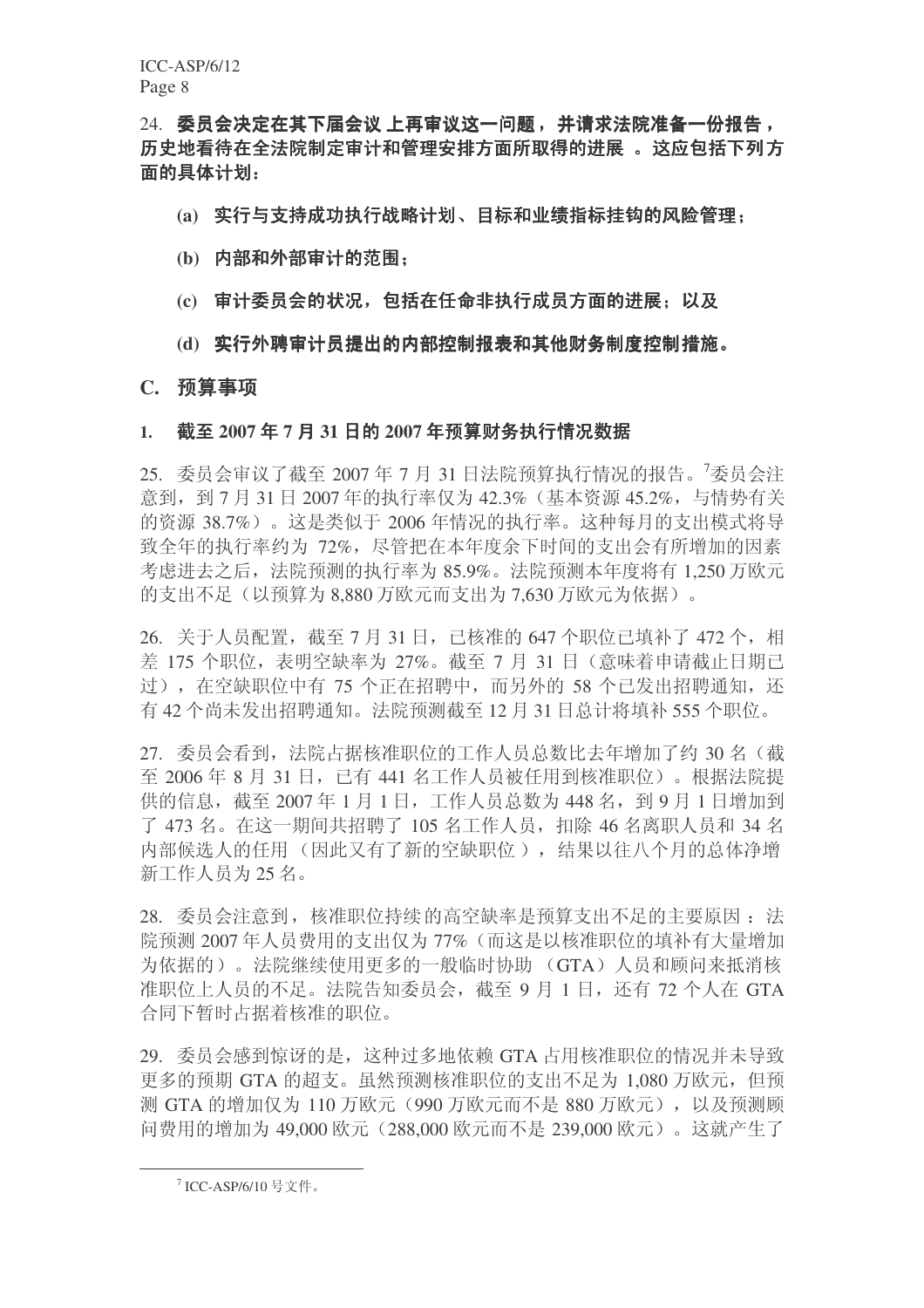这种可能性, 即过高地预估了 GTA 职位的薪酬预算或者核准的 GTA 资源也使 用不足。

30. 委员会表示了它的关切, 即 2007 年的执行率再次类似于 2006 年的 80.4%、2005 年的 83.4%和 2004 年 82%的执行率。尽管每年支出不足的部分原 因是未实现所做的假设, 但看来这不是 2007 年的主要原因, 因为延迟开始的第 一项审判导致了九个职位和大约 150 万欧元非人员费用(均在书记官处) 的节 余。委员会的结论是,预算仍然包含相当高水平的未使用的能力。这可能在法 院内削弱预算的控制作用并削弱委员会和大会评估预算需要的能力。

#### 2. 审议提议的 2008 年方案预算

#### (a) 表述

31. 委员会祝贺法院做出努力, 根据委员会上届会议报告第 26 段商定的意见改 进了预算的表述。<sup>8</sup>委员会认为,特别通过包括了一个更详实的预算概览和分 析、压缩许多小次级方案和更好地说明需要新资源的理由, 预算文件与前几年 相比有了很大改进。委员会向大会建议,提议的 2008 年预算的格式应在 2009 年再次使用,只须做些反映下述意见的调整 。委员会还指出, 预算的格式将随 着时间的推移继续演变以反映法院内的发展情况。

32. 然而, 委员会得出的结论是, 应继续努力提高预算文件的质量。委员会特 别认为, 应更好地确立战略计划和预算之间的联系, 并指出在这方面向委员会 所做的口头介绍比预算文件本身要强。委员会还鼓励法院继续改进对需要非经 常性资源理由的陈述,并确保提议的新资源和当前资源之间的明确分离。

33. 委员会再次对预算中业绩指标 的质量和缺少高水平的指标表示关切。 鉴于 在法院实行基于结果的预算编制方面仍存在困难,委员会极力建议,法院应当 制定一项解决这些问题的计划, 并将其贯穿到法院的文化中。这应包括为法院 的所有有关管理人员和官员提供培训。委员会同意在其下届会议上再讨论这一 问题,以审议 2009 年预算在这方面取得的进展,并请法院提交一份关于它所取 得的进展的报告。

(b) 2008年的假设和活动

34. 委员会注意到, 为 2008 年预算所做的假设与 2007 年的那些假设相类似, 预期全年只进行一项审判。委员会认识到, 能否进行另外的审判取决于已被发 出逮捕令的那些人的逮捕和移交,而且这些逮捕需要各国的有效合作。委员会 获悉法院有足够的资源推进其与各国的合作,而且某些有关职位正在填补的过 程中。

35. 委员会认识到, 不可能预告对目前在押人的审判所需要的时间, 特别是考 虑到法院进行第一项审判所引发的许多复杂和不确定的情况。然而, 委员会敦 促法院依照《规约》和司法公正的原则最大限度地提高诉讼效率, 因为第一项 审判期间所建立的先例将对法院的声誉和费用产生持久的影响。尽管委员会不

 $8 \frac{1}{2}$  预算和财务委员会第八届会议工作报告 (ICC-ASP/6/2)。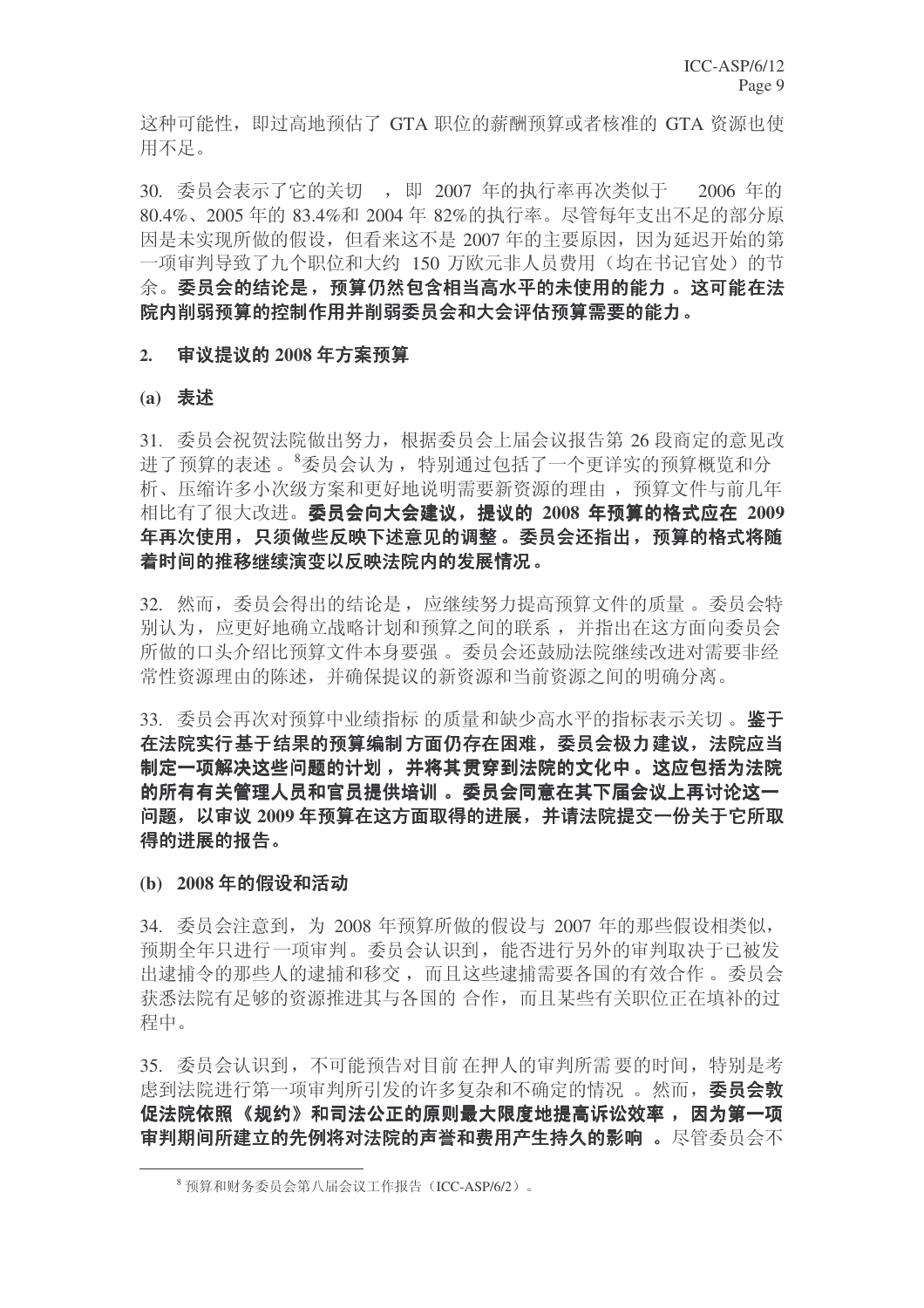反对预算中的假设, 即第一项审判要贯穿整个 2008 年, 但它希望诉讼将更快地 结束。委员会还敦促法院为任何第二项审判制定时间表,以尽可能地避免额外 的费用,并确保最大限度地使用现有资源,特别是法庭事务司的资源。

36. 委员会欢迎法院将人力资源作为 2008 年的一项重点的意图。委员会认为, 特别是为了制定将有助于吸引和留住优秀工作人员的政策, 法院的人力资源政 策应成为优先重点并得到重视。

#### (c) 宏观分析

37. 法院告知委员会, 它为 2008 年提议了 9.757 万欧元的预算, 比批准的 2007 年的预算水平增加了870 万欧元或 9.8%。法院确定增加的费用约为 526 万欧元 或 5.9%, 这是由于必然因素造成的, 包括增长的人员费用、空缺率的变化、 2007 年期间对职位的重新定级、更多的临时办公楼费用以及法官养恤金计划。 还提议了总额为 343 万欧元或 3.9%的新需求费用, 包括被害人和证人、实地基 础设施、安全和法律援助所需的209 万欧元。

38. 委员会注意到, 提议的 2008 年的预算水平比 2006 年的实际支出高 51%, 比预测的 2007年支出高 28%。正如去年委员会所表示的意见一样, 它认为考虑 增加来年资源需求的更适当的基线应是实际执行率,而不是已批准的预算。持 续高水平的支出不足削弱了委员会和大会充分评估整体预算的能力。尽管大部 分提议的新资源与明确确定的新需求和优先重点有关,但预算中未使用的资源 总量令人关切。

39. 委员会认为, "必然费用"一词的使用和 "零增长"的定义可能引起混 乱,因为试图区分法院可控制和不可控制的费用往往是主观的。。委员会还感 到, 法院应负责管理整体预算并应寻求尽可能地归纳资源增长。尽管委员会理 解法院在寻求将它不能直接控制的费用区分开,但委员会仍感到当前对这些词 汇的使用无助于委员会审查预算。相反,委员会认为,"零增长"一词的定义 应是某一项目或预算的数值保持不变。"实际零增长"一词应反映这一事实, 即预算只是因为通货膨胀或其他价格增长而增长,而基本因素保持不变。如果 某一项对财务有影响的决定, 其全部影响在第二年或下一年才出现, 这应反映 为"以前的承诺"或"预先承诺"。如果预算因新的活动或现有活动的增加而 增长, 那么这应该称作"新需求"。

## (d) 一般人事费用/通货膨胀

40. 在提议的 2007 年方案预算中, 法院提议增加 149 万欧元来应对"通货膨 胀"。委员会在其第七届会议上认为, 所提供的信息不足以判断这一增加是否 合理,并建议考虑到人员费用支出不足处于高水平,这一增加应在现有人员费 用的水平中予以解决。七会在其第五届会议上同意应将"委员会建议的削减作

<sup>9</sup> 国际刑事法院罗马规约缔约国大会正式记录, 第五届会议, 2006 年11 月23 日至12 月1 日, 海牙 (国际刑事法院出版物, ICC-ASP/5/32), 第Ⅱ部分 D. 6 (b), 第 51 段。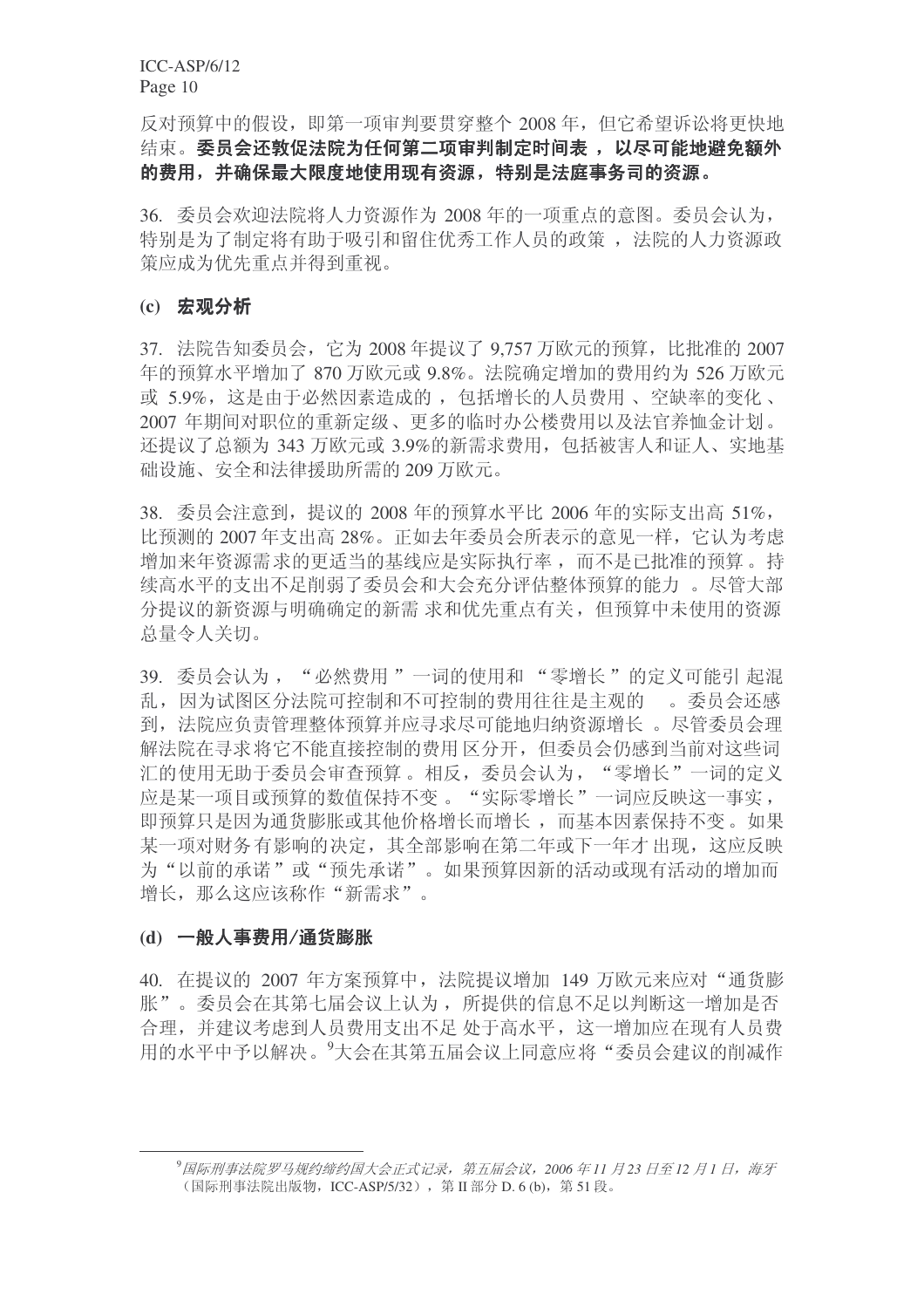为预算中的整体削减而予以赞同, 这在目前的具体情况下是可取的, 而且不应 当看作是解决通货膨胀费用的一般性政策"。10

41. 在提议的 2008 年方案预算中, 法院更准确地说明这些费用是"共同系统费 用",为 274 万欧元,并向委员会提供了补充信息。委员会和法院对这一问题 进行了充分讨论, 之后委员会发表了以下意见。

42. 在提议的 2008 年方案预算中的"共同系统费用"<sup>11</sup> 来自联合国国际公务员 制度委员会和其他共同系统组织计算的标准薪酬率。标准薪酬费用来自专业和 一般事务类人员中每个级别的平均基本薪酬, 加上工作地点差价调整数、一般 人事费用调整数和交际费。鉴于共同系统薪酬以美元计算,工作地点差价调整 制度是为了在以美元支付薪酬 的纽约和以其他货币支付薪酬 的其他任职地点 (这里指的是海牙)之间达到一种同等水平的购买力。由此,该项制度纳入了 预测的海牙和纽约之间在生活费用上的差异以及美元与欧元兑换率的变化。

43. 据此,委员会认为,鉴于法院是共同系统的一部分,其工作人员向联合国 养恤基金(该基金以美元计算养恤金)缴款,法院在提议的 2008 年预算中计算 的人员费用是合理的。然而, 委员会还指出, 这一系统对一个预算以欧元计算 的组织来说不是最理想的,而且在这一组织中(某些当地实地工作人员除外) 工作人员的薪酬是以欧元支付的。另外, 对预估人员费用的预测本来就是不准 确的,而且与联合国和其他共同系统组织不同,在财政期间结束时法院不报告 共同系统费用的实际水平。 现尚没有足够的经验来评估法院所 支出的实际人员 费用是否与一般人事费用的调整数相一致。委员会还指出, 管理这一系统的费 用是昂贵的,因为这需要每月对所有人员的工作地点差价和薪酬进行调整。

## 44. 最后,委员会请法院与国际公务员制度委员会磋商, 考虑是否可能根据每 一机构的具体情况对这一系统进行调整, 并审查共同系统内其他国际组织的最 好做法。委员会请法院在其下届会议上就这一问题做出报告。

45. 委员会指出, 人员费用(如下面说明的) 的调整除其他方面外, 反映了价 格和兑换率的变化。委员会还指出, 在预算中除旅行外, 没有系统地运用对其 他价格或兑换率变化的调整, 旅行费用是根据 2008 年旅行价格的预期增长而估 算的。委员会请法院解释在提议的今后年度方案预算的附件中人员费用的变 化,并认为尚没有必要对预算周期之间的任何其他通货膨胀或汇率变动进行系 统的调整。

#### (e) 延迟招聘和空缺率

46. 委员会在仔细审议了过去一年的招聘率之后得出的结论是,看来法院聘用 人员的规模不足以在 2007 年年底达到即使是其预测的有 555 个填补职位的水 平。到2007年9月初的聘用率一直是平均每月约有三名新人员。到12月31日 达到 555 名的水平将需要使聘用的增加达到每月聘用约 20 名人员的速度——即 生产率增长七倍。然而, 即使法院在年底达到有 555 名人员的水平, 法院仍将

 $^{10}$  同上, 第Ⅱ部分 D.1(b), 第19段。

 $11$  提议的国际刑事法院 2008年方案预算 (ICC-ASP/6/8), 附件 V(d)。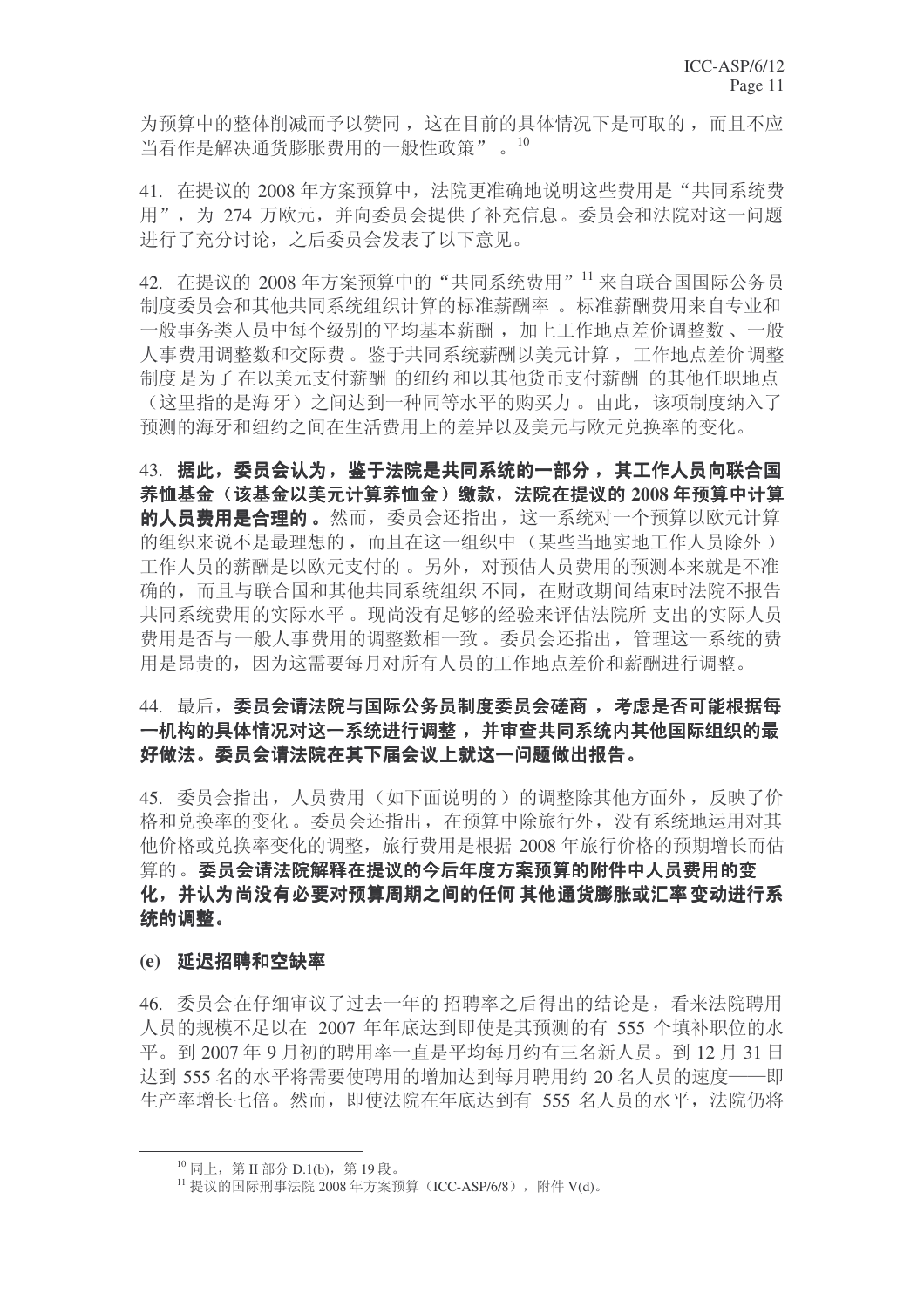比批准的 2007年人员配置水平少 92 个职位。到那时法院将面临填补 92 个现有 职位和大会为 2008 年批准的任何新职位的局面。

47. 委员会请法院解释招聘过程的延误 以及在填补空缺职位方面缺乏进展的原 因。法院告知延误发生在招聘过程的几个阶段, 包括:

- (a) 编写职务说明:
- (b) 管理人员(特别是由于缺少人手, 许多人面临时间压力) 没有时间进 行招聘;
- (c) 人力资源科评价和筛洗申请(在某些情况下申请是大量的):
- (d) 组建面试小组和安排面试时间:
- (e) 组建评选小组和为小组安排时间。

48. 在 2007 年初已做出某些努力减少行政延误, 但委员会并没有看到由于这些 变化而使净招聘率有所增加。另外, 法院谈到离职人员的增加和聘用内部申请 人填补空缺职位降低了净招聘水平。

49. 鉴于在填补空缺职位方面存在严重和持续的困难, 委员会建议法院采取紧 急和强有力的行动提高其总体招聘能力 。 委员会建议这一行动应包括简化面试 和评选过程,减轻人力资源科的行政工作 量,给招聘工作投入更多的资源,并 确保管理人员将填补空缺职位当作更 为优先的重点。委员会进一步建议各机关 的负责人应继续负责选拔工作人员, 并确保在雇用人员时遵循效率 、能力和品 德的最高标准,同时考虑世界主要司法体系、公平的地域分配 及男女的公正代 表性。委员会决定在其下届会议上 结合对人力资源和事业管理政策的 考虑进一 步审议法院的招聘过程,并请法院提供一份报告,详细说明招聘过程的所有方 面以及法院在提高招聘率方面所做的努力。

50. 委员会强烈建议 预算中已批准职位的空缺率应调整到与可能的新人员 任用 率相等的水平。这将使为 2008 年的拨款资金减少到一个更现实的水平, 因此消 除持续支出不足的主要原因。然而,这将不影响已批准的人员配置表,并将使 法院逐步地直到 2008 年年底达到预算中的能力。这一做法的影响是将 2008 年 的预算需求减少到一个更现实的水平,虽然缔约国应该期待 2009 年有相应的增 长, 如果法院成功地填补已批准给它的职位。

51. 假设法院立即采取紧急措施提高招聘率, 委员会建议所有现有职位的空缺 **率应调整至 18%,大会可能为 2008 年批准的所有新职位的空缺率应调整至**  $50\%$ , 18%的空缺率将使得所有当前已批准的职位从 2007 年 9 月至 2008 年 12 月以平均每月 10.8 个的速度逐步填补。这一建议的假设是法院将能够使迄今为 止 2007 年已达到的新招聘率增加两倍至三倍,委员会认为这一速度是很高的但 如果采取紧急措施还是可行的。 委员会建议,每一个主要方案中 根据上述空缺 率对人员费用做出的这一调整的数额应根据每个主要方案空缺率的 具体分布及 其招聘计划在每个主要方案内进行分配。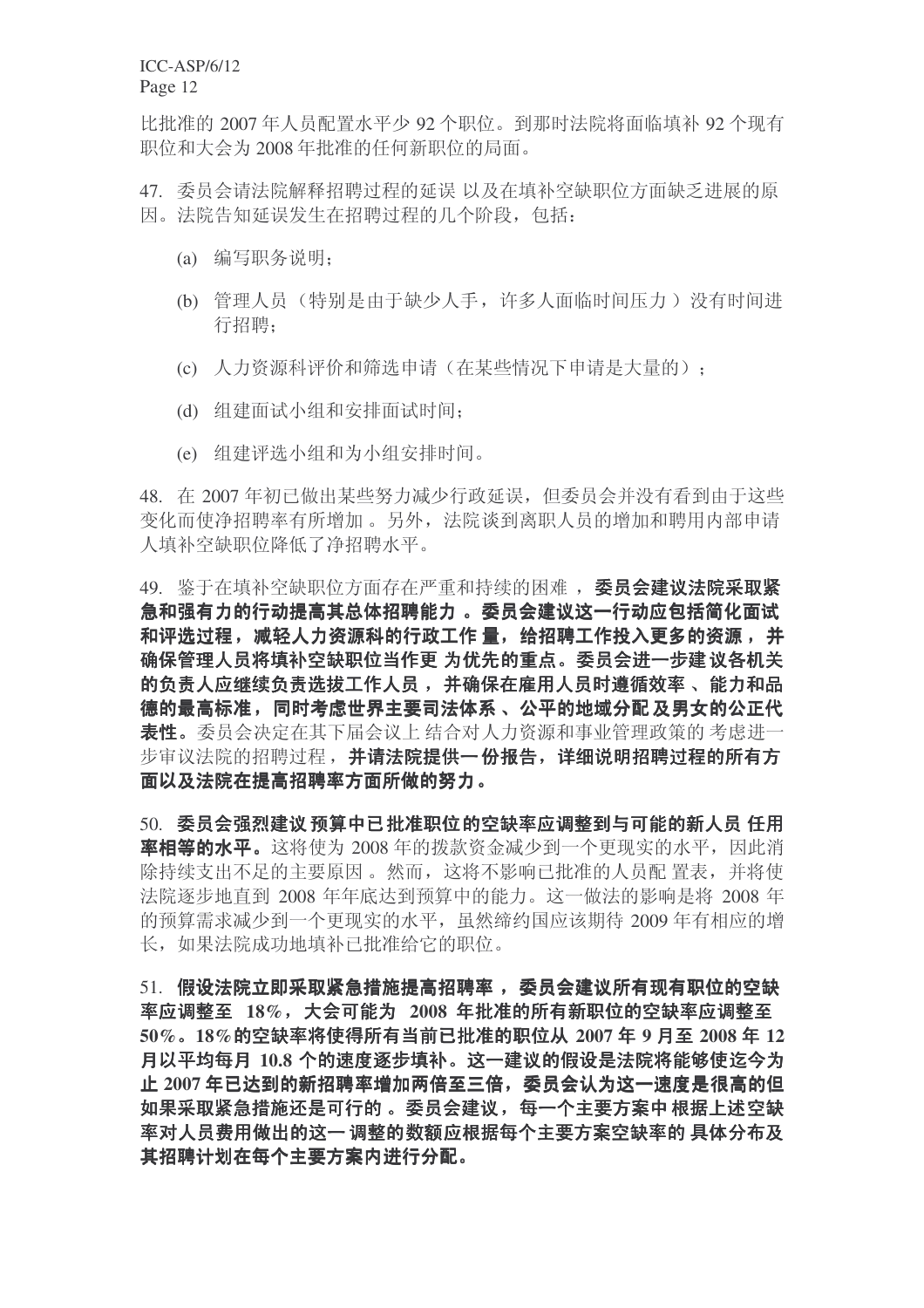## 52. 委员会进一步建议,法院应确定不再需要的职位并在提议的 2009 年方案预 算中建议取消这些职位。

#### (f) 主要新需求

53. 委员会欢迎在预算概览中包括被害人和证人、实地基础设施、安全和法律 援助作为提议的方案预算的新需求,并且总的支持为这些方面提议增加的资 源。然而,委员会建议,法院在下一个预算建议中也应提 供有关方案的交叉信 息,以易于在预算的概览和具体项目之间相互参照。

#### (g) 应急基金

54. 委员会重申它理解并支持应急基金作为一种机制, 是为了确保法院能够满 足意外需要和避免为不能实现的假设而寻找资金。委员会欢迎法院在有新逮捕 的情况下使用该基金的建议, 但条件是法院应首先努力最大限度地使用其现有 资源。

#### (h) 主要方案 I: 司法部门

## <u>55. 委员会认为,为方案 1100 和 1200 提议的资源是合理的,并建议应批准这</u> 两个方案。

56. 委员会忆及, 在其第八届会议上委员会一致认为, 在提出增加提供给分庭 的法律支持的任何进一步建议以前。, 法院应先提出 经过修订的人员配置结 构。12委员会指出, 经修改的各分庭法律支持结构将保持对各法官和各分庭的 支持,同时为每一个分庭作为一个整体提供额外人员,而不是将人员分配给每 个法官。任何人员配置的进一步扩充的依据将是以往的工作量和实际需要。

57. 委员会欢迎在方案 1200 中包括工作量指标。委员会重申其在第七届会议工 作报告中的意见13, 并欢迎把"提高诉讼效率"作为各分庭 2008 年的目标。委 员会注意到, 各分庭在 2008 年期间将制定业绩指标, 并重申其观点, 即应为各 分庭制定适当和可衡量的业绩指标。

58. 在审议主要方案 I 时, 委员会注意到一种倾向, 即把顾问资源当作不需要 充分说明理由的经常性资金, 而且注意到, 这是预算其他部分的特点。 委员会 重申它的观点, 即顾问资金不应当每年自动往前滚动, 而且不应当将提议资源 的减少部分看作是"节余"。

## (i) 主要方案 II: 检察官办公室

59. 委员会赞赏法院清楚地表述了提议的检察官办公室预算、按照不断变化的 重点和情况对资源的调整以及所确定的效率。委员会还欢迎第88 段至 95 段中 的概述,它很好地总结了主要方案 II 预算的总体变化。委员会认为为检察官办 公室提议的资源是合理的,并且建议予以批准。

 $12 \frac{12}{12}$  预算和财务委员会第八届会议工作报告 (ICC-ASP/6/2), 第73 段。

<sup>&</sup>lt;sup>13</sup> 国际刑事法院罗马规约缔约国大会正式记录,第五届会议,2006年11月23日至12月1日,海牙

<sup>(</sup>国际刑事法院出版物, ICC-ASP/5/32), 第Ⅱ部分 D.6 (b), 第 54 段。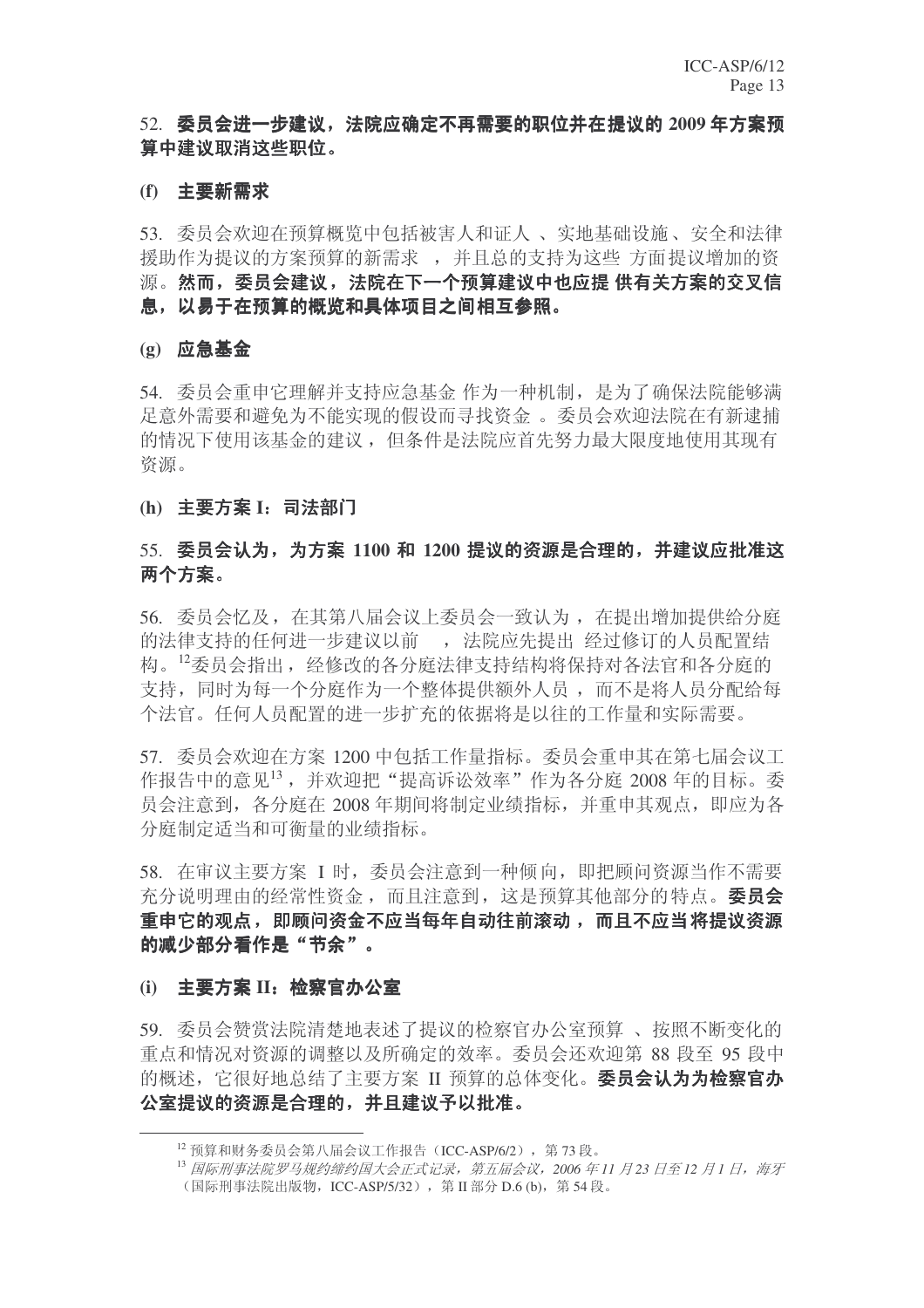60. 委员会获悉, 检察官已经告知主席团在 大会第六届会议上他将不提议任命 新的副检察官。因此 2008 年任命将是不可能的, 所以委员会建议该职位 2008 年的预算应当为零。如果做出任命一名新副检察官的决定, 其资金应当再次纳 入提议的 2009 年方案预算。

#### (i) 主要方案 III: 书记官处

61. 关于方案 3100 (书记官长办公室), 委员会建议批准提议的 P-3 撰稿人/编 辑(第 203 段)。委员会认为,这一职位将加强法院的能力,为大会、海牙工 作组和委员会所带来的更多的工作提供服务, 包括写出高质量的报告。出于同 样的原因, 委员会促请法院填补空缺的 P-5 对外关系职位。

62. 关于次级方案 3140 (警卫和安全科), 委员会支持为实地的警卫提供更多 的能力, 并且建议大会批准大部分的人员和非人员资源, 。然而, 委员会感到, 为安全分析设立一个 P-2 职位作为基本资源中的一个长期职位, 理由不够充 分, 因为, 在基本资源中现有的常设职位已经有 40 个。因此, 委员会建议这一 P-2 级别的分析员职位应当继续由一般临时协助供资, 法院应当在其下一个提 议的方案预算中再提出这一问题,并提供明确的警卫和安全科工作量指标。

63. 委员会注意到, 法院仍然要求对每一个进入 Arc 大楼的人员进行安检, 这 需要为警卫人员提供相当多的资源。委员会还注意到了法院的意见, 即在每一 个临时办公楼都应当提供与 Arc 大楼同样的安全标准。虽然委员会仍然坚决支 持在专家评估威胁和风险的基础上 为法院采取有力的安全措施, 但是委员会提 出对进入 Arc 大楼的人员是否可以采取更有选择性的安检措施。如果法院只是 对来访人员进行安检,而不对所有自己的工作人员进行安检(现在往往一天几 次), 那么就会节省大量资金。委员会知道, 大楼中有在押人员或正在讲行审 判时可能需要更高级别的安全标准,并且指出这可以通过在审判室周围增加安 全检查来实现。委员会请法院根据专家对法院面临的威胁和风险的评估,继续 审议并确定安全需求,同时要考虑到有效使用资源的必要性。

64. 关于方案 3200 (共同行政事务司), 委员会建议批准所提出的 P-2 准人力 资源干事(第 236 段)。此外,委员会重申, 鉴于提高招聘率的必要性以及制 定更加符合法院情况和工作的人力资源 政策所面临的挑战, 人力资源科的工作 表现对法院具有重大的战略意义。

65. 委员会认为, 委员会成员到法院参加非正式会议的旅行拨款应当纳入大会 秘书处的预算, 因此建议对 2,581 欧元这一款项做相应的转拨。14

66. 关于方案 3300 (法庭事务司), 委员会注意到法院为进行一项审判而总共 要求 116 个职位和 1,154,000 欧元用于一般临时协助及临时协助。提议的该司 2006 年预算为同时进行两项审判要求 119 个职位和 501,000 欧元。尽管资源有 了增加, 该司称为审判提供服务的能力仍然不足, 委员会对此表示关切(尽管 被害人和证人股的工作量在那一时期有所增加)。

<sup>14</sup> 委员会建议这笔资金应当从次级方案 3210: 司长办公室转出(提议的国际刑事法院 2008 年方案 预算. ICC-ASP/6/8), 第232 段。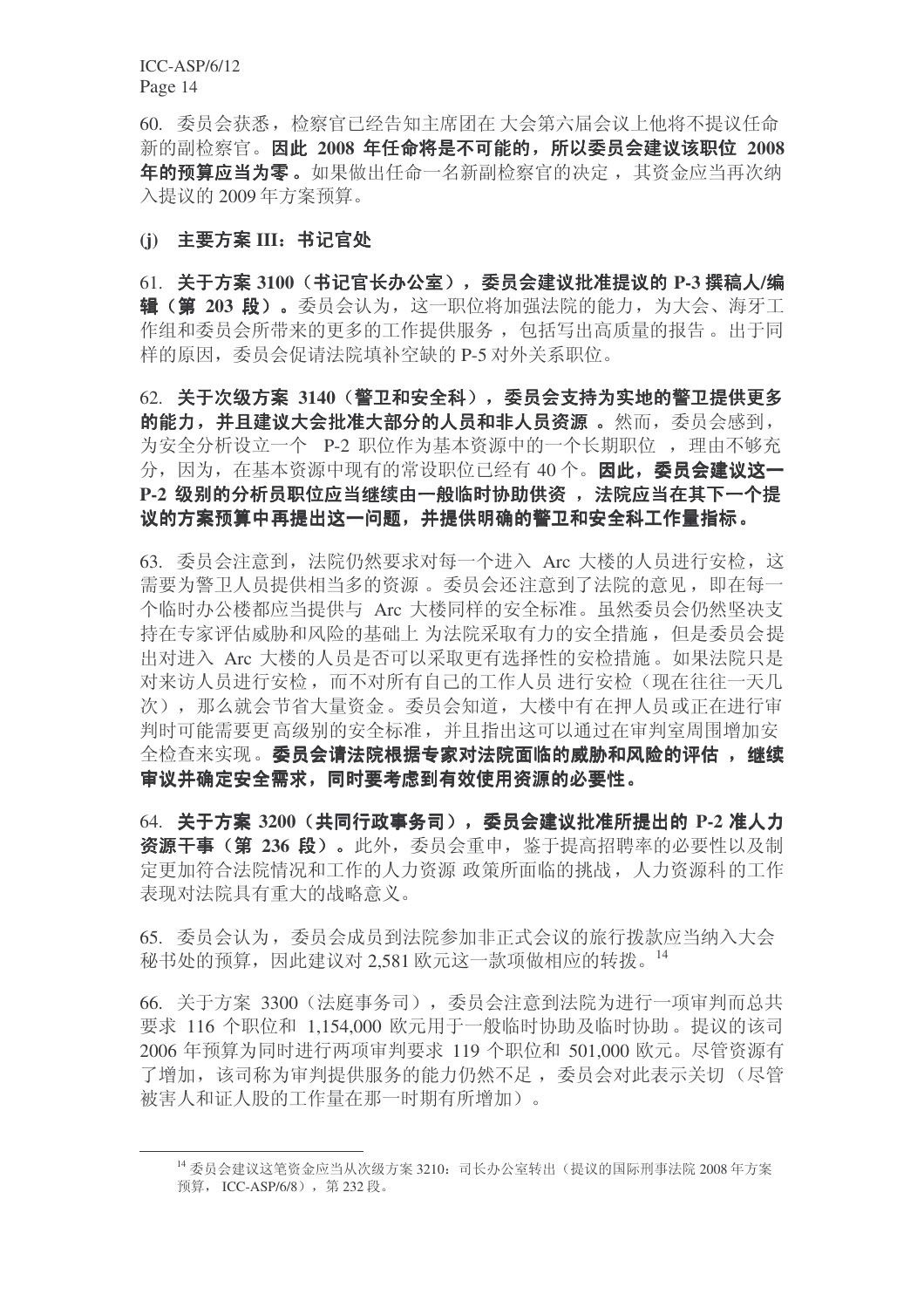67. 关于次级方案 3330 (羁押科), 委员会获悉为在押人的家属到海牙的旅行 安排了款项。法院谈到, 书记官长决定法院将承担贫困在押人家属到海牙探访 旅行的费用, 这是对国际红十字委员会建议的回应。这一决定代表了一项决 策, 而且在其他国际刑事法庭是没有先例的。委员会指出, 随着将来在押人数 的增加,这项费用可能会很高,并且建议大会审议所涉及的政策问题,以及应 当由法院预算支付的这种旅行的次数。

68. 关于次级方案 3340 (法庭口译和笔译科), 委员会关注的是虽然没有进行 审判, 但口译和笔译工作的费用却在增加。委员会获悉, 该科还为法院其他一 些领域工作。委员会认为, 将笔译和口译职能尽量集中的做法是恰当的, 但却 认为负责提出工作的管理人员应当负责管理相关的费用。因此, 委员会建议法 院考虑在提议的 2009 年方案预算中将这些工作的费用分配到相关的领域, 并确 保管理人员对这笔资金的支出负责。

69. 另外,委员会不认为在这种 情况下有必要 为一般临时协助增加 59,300 欧 元,而且建议不批准这一增长。委员会认为,这一减少的数额可以通过努力控 制法院其他领域要求的笔译服务来解决。

70. 此外,委员会对法院实行的笔译工作的低定额以及笔译费用给法院预算造 成的日益加重的负担表示关切。委员会建议,应当探讨将笔译工作外包出去的 各种选择,特别是为敏感性较低的工作寻找价格较低的笔译 人员,并请法院在 委员会下一届会议上向其提供一份关于外包备选方案的报告 。委员会注意到, 前南斯拉夫问题国际刑事法庭和其他一些国际组织通过外包笔译工作节省了大 量资金。

71. 关于方案 3400 (新闻和文件科), 委员会赞赏通过开发评价外延活动结果 的工具和提高业绩指标质量的工作为落实委员会和大会的要求所做出的大量努 力。委员会承认评价外延活动十分困难, 但鼓励法院继续就有效评价工具和有 意义的业绩指标开展工作。在目前阶段,委员会欢迎开展调查和走访以衡量外 延活动影响的决定,并且注意到,提出的许多指标仍然是描述产出。委员会表 示有兴趣 在将来, 包括在下一次更新外延战略计划时, 更深入地讨论这一问 题。

72. 关于方案 3500 (被害人和律师司), 委员会获悉, 为辩护和被害人参与提 供法律支持的可能工作量。 尽管委员会建议同意增加法 律援助费用 15, 但委员 会对快速增长的法律援助预估费用表示关切。委员会注意到, 法院已决定制定 一项计划, 既资助贫困被告人的辩护也资助公设辩护人办公室。既提供私人辩 护资源又提供公共辩护资源 的做法,加上法院司法程序的复杂性,可能会导致 前所未有的支出水平。尽管委员会仍旧大力支持贫困被告人有权享受有效辩护 的原则, 但委员会关切的是, 法院应对为辩护提供资源进行 有力及合理的限 制。委员会认为, 法律援助对法院来说 仍然是一个有着相当大的财务和声誉风 险的领域。

 $^{15}$  预算和财务委员会第八届会议工作报告 (ICC-ASP/6/2), 第79-82 段。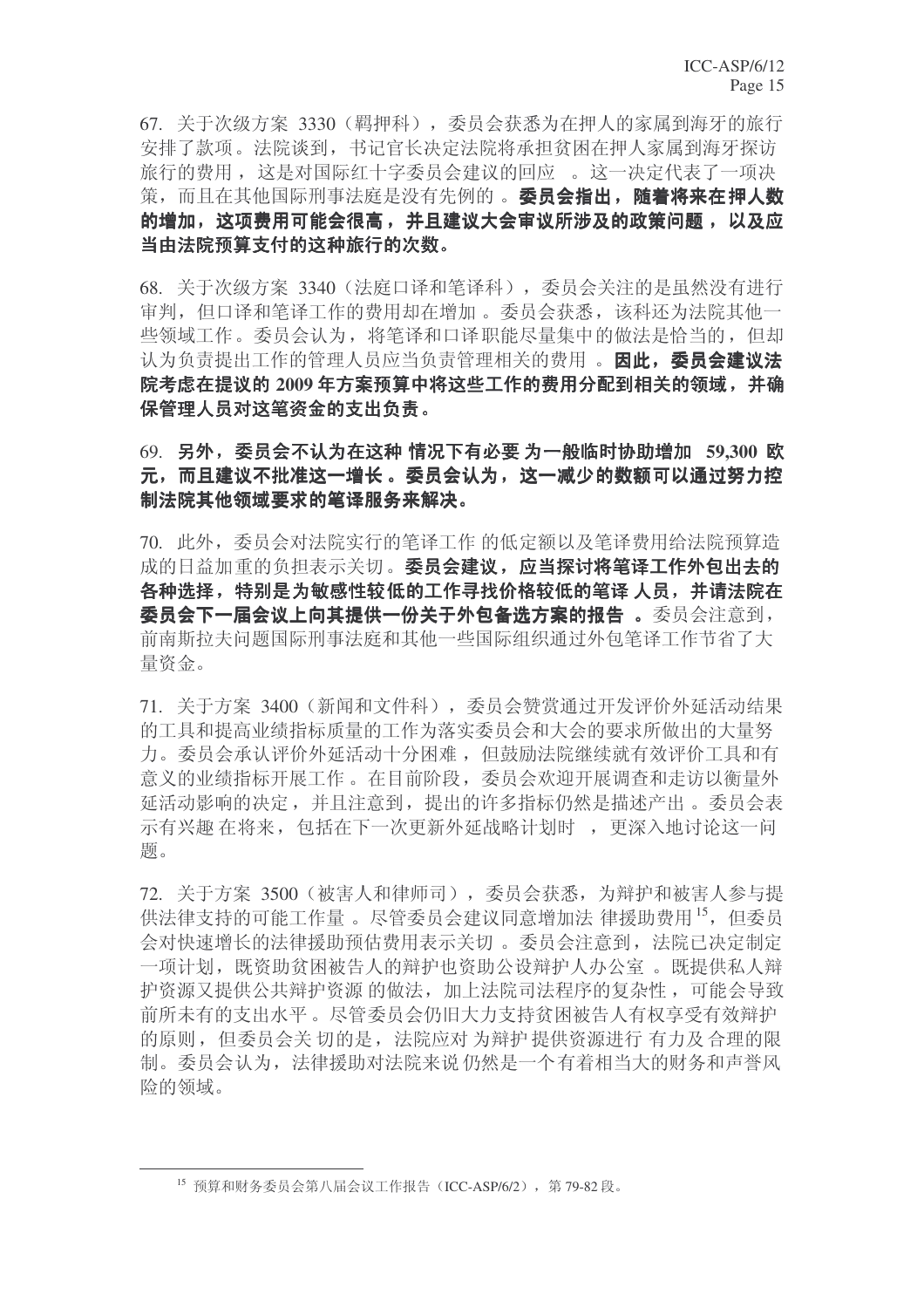73. 委员强调有必要对被告人自称贫困进行全面严格的审查 。在这方面, 确保 利用可用资源搜寻资产对于法院来说是至关重要 的。因此, 委员会失望地获 悉, 虽然通过一般临时协助合同雇用了一 名人员, 但是尚未为已批准的职位任 命财务调查员。委员会指出,通过财务拨款雇用专家作为顾问也许是将来为这 一职能获得专业力量的一个合适的补充办法。委员会指出, 2008 年需要的更多 服务可以通过已批准的合同性资金预算解决 。另外, 委员会请法院考虑从长远 来讲如何才能最好地 履行这一职能并为其供资, 并且请法院在委员会的下届会 议上就此向委员会报告。

74. 委员会注意到, 截至 7 月 31 日, 被害人和律师司仅支出了提供给它的与情 势有关资源的 29%。委员会获悉, 459,028 欧元是与第一项审判推迟开始有关。 委员会指出, 在考虑到这一推迟之后, 该司仍然支出不足, 而且在其预算中要 **求 16.6%的增长。在这种情况下,委员会不认为所提出的所有资源在 2008 年都** 是必要的, 并且建议不批准法律援助合同性服务的增长 (321,500 欧元) 和一般 **临时协助的 P-4 律师。委员会认为现有预算水平的资源应当足以满足法院 2008** 年的这些需求。

#### (k) 主要方案 IV: 缔约国大会秘书处

75. 委员会注意到, 主要方案 IV 包括两个次级方案: 会议预算(方案 4100) 和秘书处预算(方案 4200), 这两项预算根据大会届会的地点和会期长短每年 都不相同。房租、安全服务、秘书处人员的旅行以及其他费用每年都有所不 同。

76. 委员会注意到, 大会及其下属机构对预算和行政事项的讨论越来越多, 给 秘书处带来了相当大量的新要求和工作量。委员会认为, 新设一个 P-4 级别的 财务和行政干事是可取的,以便在预算、行政和办公楼等问题上为大会、海牙 工作组和委员会提供专家支持。这也将减轻秘书处工作人员目前所承担的过多 的工作量和不合理的长时间工作。委员会建议大会为这项工作批准一个新的职 位, 按 P-4 级别列入预算。如果大会同意这一建议, 委员会还建议其费用应当 通过取消空缺的 G-6 级别的 GS-PL 财务助理职位来解决。

#### (l) 主要方案 V: 对法院办公楼的投资

77. 关于方案 5100 (临时办公楼), 委员会注意到, 截至 7 月 31 日所提供的 资源只用了很少一点,仅为 126,000 欧元,即预算执行了 7.1%。委员会回忆 到, 预算是根据预计会提供预制板临时办公楼而编制的, 但这种情况并没有出 现。该方案预算使用很少,表明与 Hoftoren 大楼相关的其它费用假设也没有实 现。委员会欢迎东道国和法院提供的信息, 即东道国承担了与 Hoftoren 临时办 公用房有关的额外费用, 东道国表示还将承担 Haagse Veste 大楼的大量新费 用, 委员会对此表示欢迎。

78. 委员会认为法院不太可能需要为临时办公楼提出的近 250 万欧元中的大部  $\bigoplus$  委员会特别指出, 用于 Haagse Veste 大楼安全投资的 750,000 欧元拨款应 当是不需要的,因为作为东道国承诺提供免租金用房的一部分,东道国在 Arc 大楼和 Hoftoren 大楼提供了同样的安全保障。同样, 委员会感到没有必要为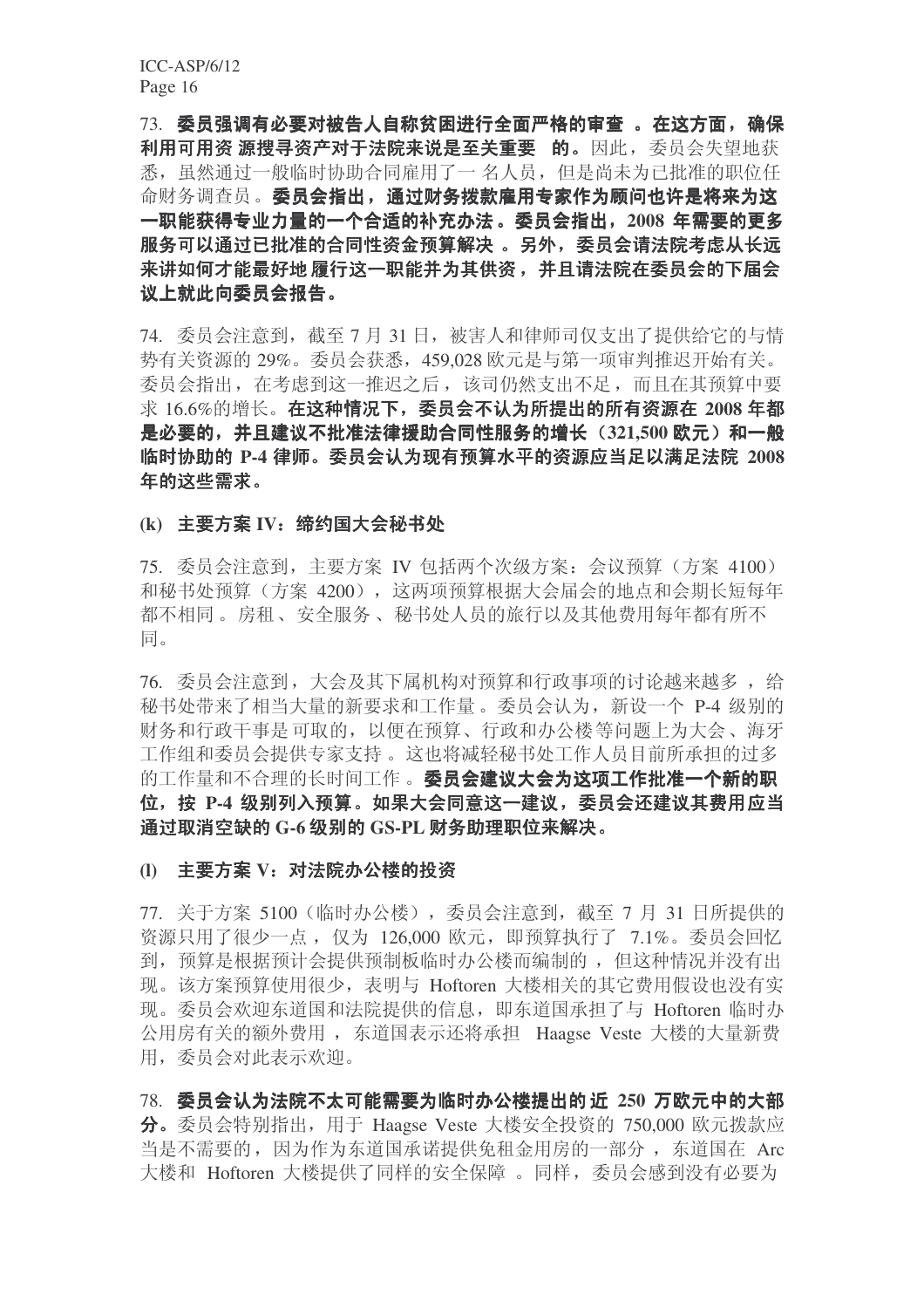Hoftoren 大楼的安全设备增加 70,000 欧元的拨款, 因为东道国已经满足了那里 的安全要求。委员会还认为,为第三个临时地点提出的资源是没有 道理的,因 为尚未决定安排第三处地点,而且委员会预计任何新增费用的大部分都将由东 道国承担。最后, 委员会指出, 预算中不应当为 Haagse Veste 大楼增加信息通 信技术服务台工作人员,因为那里的工作量可以通过调整后成立并得到加强的 用户能力中心来解决。委员会注意到了法院关于失去协同增效的意见,但是认 为 Haagse Veste 与 Arc 大楼紧密相邻, 应当使低效率控制在最低限度。委员会 还认为, 最好将临时办公楼拨款纳入书记官处的适当部分。

## 79. 因此,委员会建议终止该方案,不批准上述各项,而且其余拨款应当并入 书记官处预算的适当领域。

80. 关于方案 5200 (永久办公楼), 委员会注意到——如果大会决定设立一个 新办公室, 全面负责永久办公楼事项 -- 项目办公室的作用将是专门解决与用 户需求有关的问题。委员会注意到, 那样, 所列职能的大部分(第431段) 将 不再由项目办公室履行。

81. 委员会认为, 对于永久办公楼管理安排草案中设想的职能来说, 提议增加 一个 P-4 建筑经济学家职位和一个 P-3 项目审计员职位是不合适的。法院向委 员会提出了设一名 P-3 项目经理(工程)和一名 P-3 项目审计员的替代建议。 然而, 委员会感到经过修改的建议同样不适合于管理安排草案所设想的职能。 委员会注意到, 用于法院顾问的开支来自于方案中的合同性服务拨款。因此, 委员会建议不批准所提出的新职位, 但是应当允许继续为合同性服务拨款, 以 便使项目办公室有能力在需要时支付专家协助 的费用。委员会还建议该方案应 当并入主要方案 III 的预算。

#### (m) 主要方案 VI: 被害人信托基金秘书处

## 82. 委员会欢迎该秘书处在确定信托基金活动方面取得的进展。 委员会建议大 会批准所提议的 2008 年资金, 包括 P-3 实地计划干事, 这名人员将被派驻坎帕 拉,以便支持实地活动 。如果大会同意这一建议 ,委员会还建议其费用 应按照 预算中的建议, 通过取消 P-2 准干事职位来解决。

83. 委员会还表示,打算在信托基金完全运转之后 结合成功举办的活动和获得 的资金数量继续审议秘书处的费用。

#### (n) 2008年预估收入

84. 委员会注意到, 法院预测 2008 年从塞拉利昂特别法庭可得到 162.338 欧元 折旧收入, 并得到 1,677,881 欧元利息收入。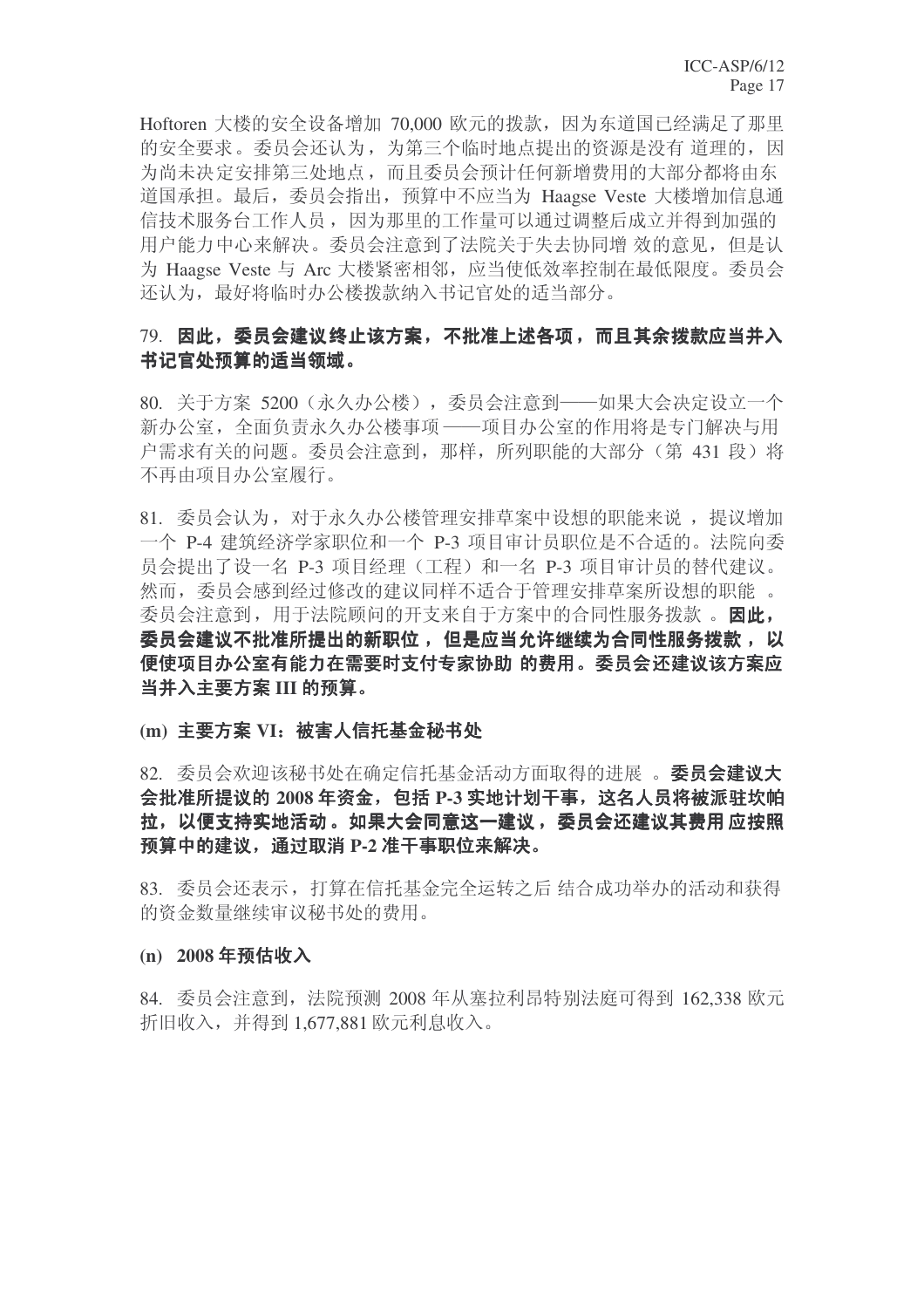## D. 未来预算的改进

85. 委员会注意到大会关于采取多年方法编制预算以及关于主要方案之间灵活 性的意见。<sup>16</sup>关于多年预算的问题, 委员会认为, 鉴于法院尚未经历一个完整 的业务活动周期和有关的财务支出, 改变预算以每一年度为基础的时机尚不成 熟。委员会指出,虽然最后一次预算表明增长开始变得平稳,但是法院许多业 务活动的不可预见的将来使得向多年预算过渡难以进行。

86. 但是委员会认为, 对于预算的某些方面来说, 特别是投资项目, 最好是在 项目开始时能够清楚地看到未来几年总体财务承诺 额会是多少。 委员会建议, 对于财务承诺超过一个财政年度的投资计划来说, 将来年份的承诺水平应当在 预算中表明。为此,委员会建议,应当随预算附上一份带有投资评估的商业项 目计划书, 列出预计费用和收益。

87. 委员会还审议了主要方案 内的灵活性问题, 并忆及大会第四届会议的决 定, 即主要方案之间应当可以有 灵活性, 条件是制定保证透明度和问责制的机 制。委员会注意到, 鉴于法院预算持续支出不足的水平, 在遵循大会决定与保 持预算约束性的同时使法院有足够的灵活性之间很难找到一种恰当的平衡。

88. 委员会与法院讨论了这一问题并决定, 有益的做法是商定究竟在怎样的 确切情况下法院应当(按照大会的决定)向委员会和大会报告一项主要方案内 的"大量调剂"。<sup>17</sup>委员会建议, 次级方案之间 200,000 欧元或以上的调剂应当 在调剂之时向委员会主席报告, 然后应当在每年的执行情况报告中做出报告。 委员会还建议人员费用与非人员费用之间暂时不进行 200,000 欧元或以上的调 剂,除非做出决定将某一职能外包。

### E. 法院办公楼

#### 1. 永久办公楼

89. 委员会欢迎海牙工作组召集人 Masud Husain 先生(加拿大) 所做的介绍, 他向委员会谈到了在海牙举行的一系列专家会议的结果,其中最近的一次是在 2007年9月5日至7日举行的。委员会注意到,自从其 2007年4月第八届会议 以来, 已取得了相当大的进展, 特别是在以下问题上: 建筑设计竞赛、管理安 排、面积要求和费用估计。委员会与召集人、书记官长和东道国的代表讲行了 有益的讨论。

#### (a) 面积要求和项目费用

90. 委员会注意到, 经过第二版功能 性简介规定的严格生效程序, 专家们对 46,000 平方米的面积要求达成了协商一致的意见, 其中包括三个审判厅, 而且 还为永久办公楼的建造费用初步确定了 1.65 亿欧元的资金总额。

<sup>&</sup>lt;sup>16</sup> 国际刑事法院罗马规约缔约国大会正式记录, 第五届会议, 2006 年11 月23 日至12 月1 日, 海牙 (国际刑事法院出版物, ICC-ASP/5/32), 第 II 部分 C, 第 7 和第 8 段。

<sup>&</sup>lt;sup>17</sup> 国际刑事法院罗马规约缔约国大会正式记录,第四届会议, 2005 年11 月28 日至12 月3 日, 海牙 (国际刑事法院出版物, ICC-ASP/5/32), 第Ⅱ部分 B.1(b), 第6段。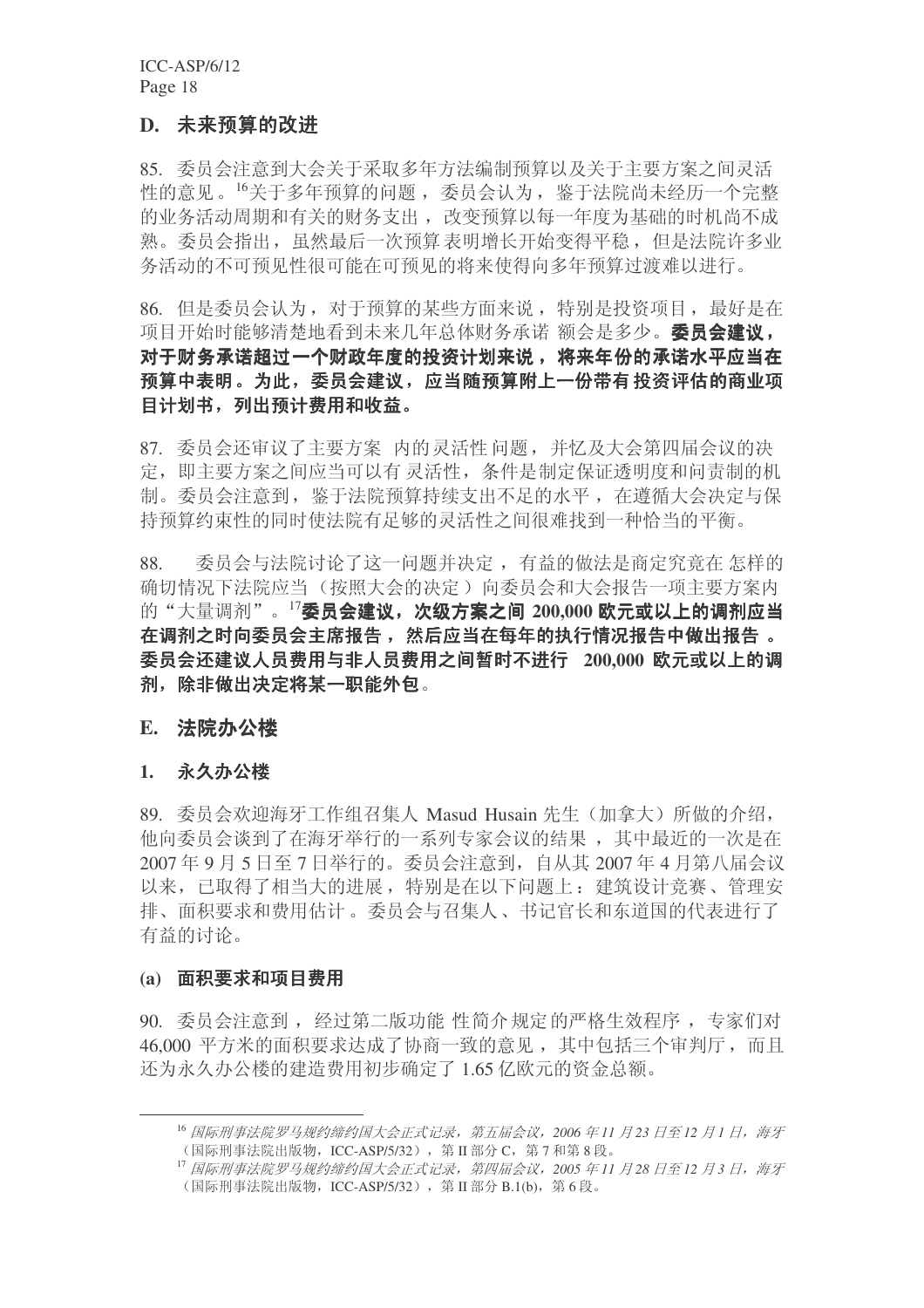91. 委员会建议,由于目前各参与方的主要目标是进行第一阶段的建筑设计竞 **赛,大会应当在专家意见的基础上开展工作,因为专家的意见考虑了灵活和可** 调整的重要性。

92. 另外,委员会建议尽快确定与建造办公楼没有直接关系的其他项目费用, 如筹资和搬迁费用、信息通信基础设施、家具费用以及 2012 年以后临时办公楼 的租金, 以便为缔约国提供一个项目总费用的 估计。<sup>18</sup>委员会建议, 应当确定 由谁负责这些其他问题并正式记录在案,以避免将来出现不确定的情况。

#### (b) 管理

93. 关于管理问题, 委员会注意到海牙工作组召集人和专家们提出了一个管理 结构:该结构确认,在确定业务要求以及随后确保具体建议切实可行 、同时也 使缔约国大会能进行有效监督的过程中,法院发挥着关键作用。

94. 委员会强调, 建议成立的指导委员会的作用应当扩大到对项目的严密管 理,而且应当考虑到它的构成,以防止决策出现延误。委员会提出,"监督委 员会"的名称也许更加合适,因为"指导"的概念表示在决定项目方向方面有 重大作用。为了从做法的连贯性中获益,委员会还指出,最好通过挑选可以持 续服务的委员来最大限度地 保持指导或监督委员会的稳定。委员会还指出了挑 选有适当专业知识的个人的重要性。

95. 委员会还认为,项目主任应当独立于法院和东道国。但是,也认识到为了 享受法院的特权和豁免, 包括免交增值税, 为了行政管理的目的, 项目办公室 应当成为法院的一部分。将来很可能需要修改法院的 《财务条例和细则》。这 样, 项目主任将能够直接做出有关项目的具有法律约束力的承诺。 而目前的 《财务条例和细则》只允许书记官长这样做。委员会建议应当向委员会主席提 供有关的修正草案,以使委员会有机会在大会第六届会议审议之 前对修正草案 进行审议。

96. 在这方面, 委员会还建议为项目主任办公室设立一个主要 方案 VII。委员 会注意到, 专家建议项目主任的招聘工作应当在 2008 年初进行, 以便有足够的 时间建立项目办公室, 并使主任参与建筑设计竞赛的工作。在这方面, 委员会 建议认真评价设立该办公室对预算的影响,而且上述提案草案也应当提交给委 员会主席以使委员会在大会第六届会议之前提出意见。

#### (c) 项目的供资

97. 东道国就其以前做出的表示提供了更多的信息, 并且就此回答了委员会在 其第八届会议上提出的下列问题:

(i) 还款开始日期可以有什么样的变化?

东道国指出, 根据荷兰的做法, 建造工作完成后即开始还款。

 $^{18}$  尚待确定的是哪一个主要方案将特别管理法院的搬迁和 2012 年以后临时办公楼的租用。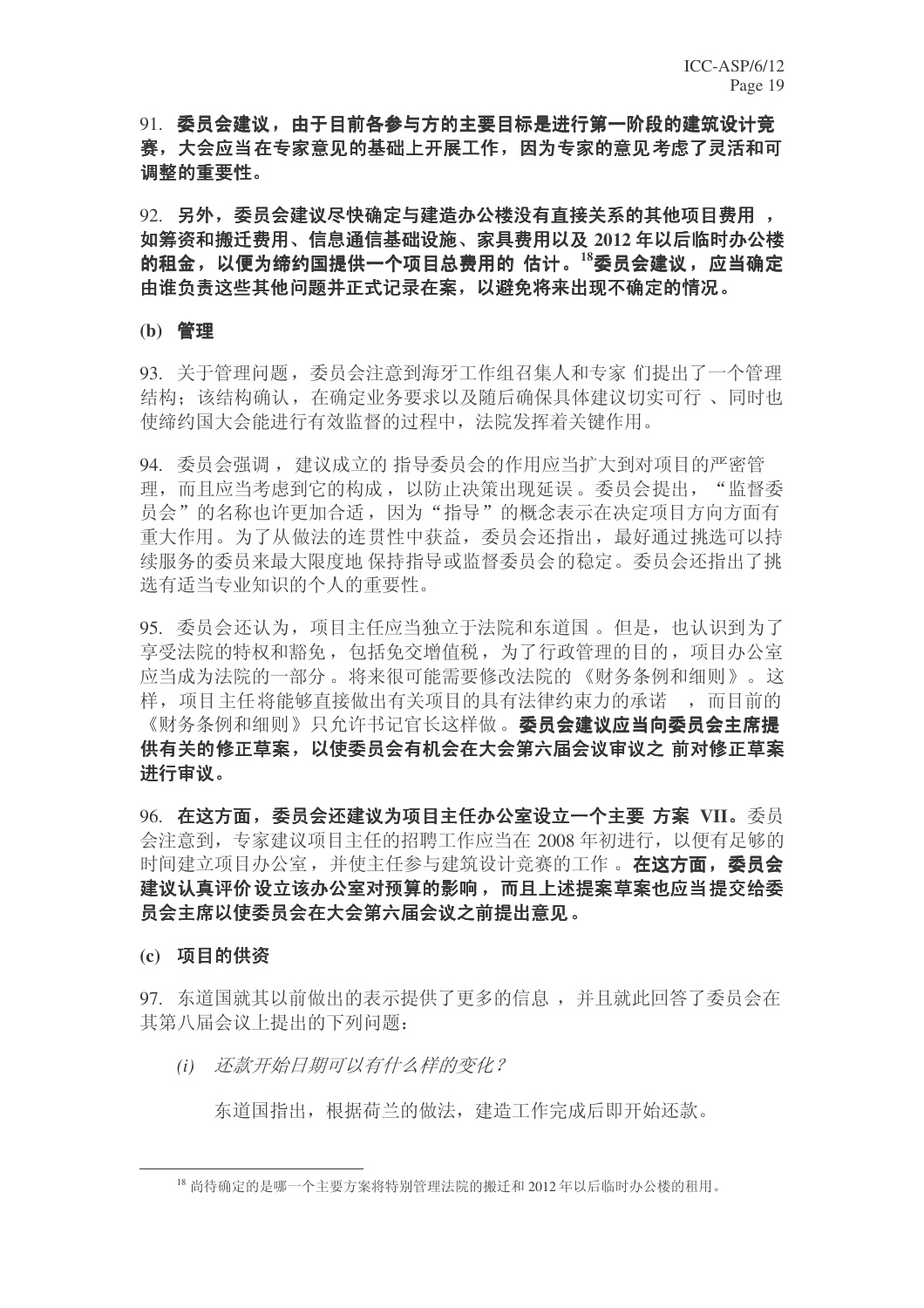*(ii)* 贷款能否是任何期限直至30年?

东道国确认, 法院可以在更短的时间内偿还贷款。

(iii) 所做安排如何处理由于缔约国拖欠摊款而造成的推迟还款?

缔约国拖欠摊款的情况不能 免去法院还款的义务。东道国表示这一问 题必须在东道国与法院之间的贷款协议中解决。

(iv) 贷款额可否作为对该项目的直接补贴?

东道国表示, 可以考虑将贷款额作为对项目的直接补贴。

98. 委员会注意到, 海牙工作组不打算在大会第六届会议之前讨论项目的供资 问题, 将在 2008 年再讨论这一问题。因此, 委员会决定在以后的会议上再讨论 供资的各个方面。

99. 委员会还回忆到, 在其第八届会议上, 委员会建议法院和海牙工作组继续 考虑通过哪些途径可以使用捐赠来为永久办公楼的一些具体部分 (例如审判 厅、会议室、图书馆、艺术品)提供资金。委员会指出,项目小组可能需要一 定的筹资能力来吸引捐赠。19

## **F.** 法官养恤金计划

100. 委员会忆及第八届会议关于应当修改适用于未来法官养恤金计划的建 议<sup>20</sup>, 以及委员会的请求<sup>21</sup>, 即法院应当提交落实那些建议的修正案草案以及修 正案通过后对财务的影响。委员会感谢法院关于法官养恤金计划的报告, 注意 到法官养恤金计划管理条例的修正草案22将来会节省大量资金23,建议大会批准 对国际刑事法院法官养恤金计划管理条例的修正草案。

101. 委员会还注意到, 法院仍在与选定的保险提供商安联(荷兰)公司商谈 正式合同, 委员会对于合同尚未最终完成表示关切, 并促请法院尽快结束谈 判。

#### **G. 定级/重新定级**

102. 委员会回顾到, 根据大会的授权, 委员会在其第八届会议上批准了对总 数为 20 个职位的定级或重新定级, 所涉员额为 39 个。法院向委员会提交了另 外三个职位, 涉及到两个高级调查员(从 P-3 重新定级为 P-4) 和一个保护安全 干事(从 G-7 重新定级为 P-3), 由于行政管理上的疏忽, 法院提交的职位清 单中漏掉了这三个职位。委员会回顾了它在第八届会议工作报告中提出的关于

<sup>&</sup>lt;sup>19</sup> 预算和财务委员会第八届会议工作报告(ICC-ASP/6/2), 第46段。

 $20$  同上。第77段。

 $21$  同上, 第78 段。

 $22$  附件 III。

<sup>&</sup>lt;sup>23</sup> 如果大会批准了养恤金计划管理条例修正草案, 大会在 2008 年预算上的节余将为 197,088 欧元, 而且在全面执行之后, 将提高到 2,175,208 欧元 (附件 III, 附录)。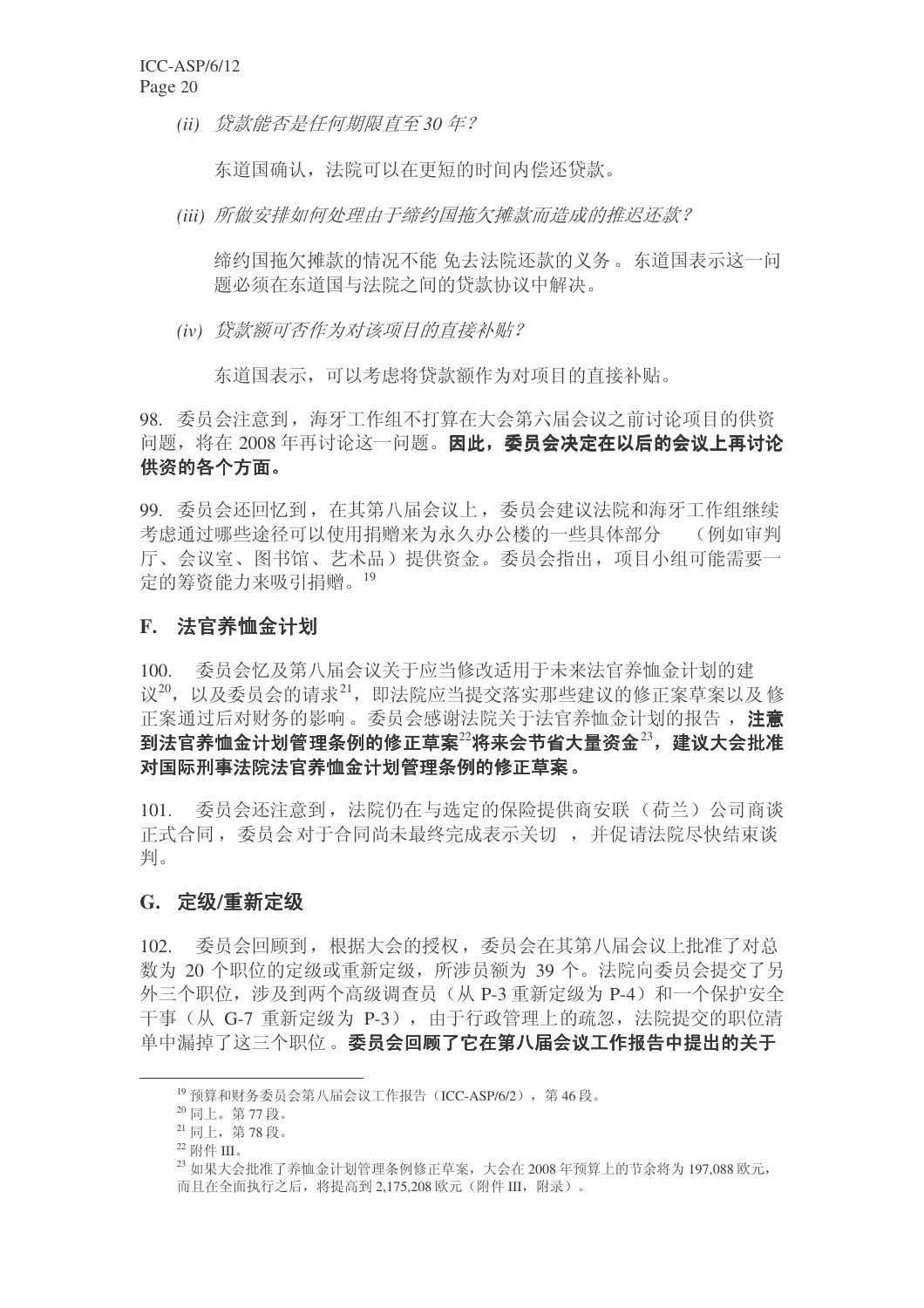## 这项工作24的意见,考虑到法院做出的解释,批准对载于附件 IV 中三个职位的 䞡ᮄᅮ㑻DŽ**<sup>25</sup>**

## H. 羁押费用

103. 委员会回忆到, 在其第八届会议上, 委员会建议法院与东道国解决 2006 年以来的羁押设施欠款 问题。<sup>26</sup>委员会注意到法院和东道国已解决了这一问 题, 欠款数额商定为 391,056 欧元。<sup>27</sup>委员会建议大会批准从 2007 年预算中支 付此项款额。

104. 委员会注意到, 法院和东道国现在已按法院租用六间监舍计算, 就将来 的羁押费用达成了一致意见, 但是对于这一协议尚未最终完成表示关切。因 此, 委员会建议尽早而且一定要在下一 个财政期间开始之前最终完成这一协 议。

### **I.** 其他事项

#### 1. 今后的会议

 $105.$  委员会暂时决定于 2008 年 4 月 21 日至 25 日在海牙举行其第十届会议, 于 2008年9月15日至23日在海牙举行其第十一届会议。

#### 2. 文件的及时性

106. 委员会欢迎法院在会议召开之前提交文件方面取得的进步,但是指出, 法院仍需要进一步努力以便达到委员会以前提出的要求<sup>28</sup>, 即及时和有条不紊 地提交所有报告和文件以便委员会成员在会议开始之前至少有三周的时间审阅 这些文件。

 $24$  预算和财务委员会第八届会议工作报告 (ICC-ASP/6/2), 第64-73 段。

<sup>25</sup> 法院表示载于该附件的建议是由各相应机关的领导在审议了顾问的结论之后提出来的。

<sup>&</sup>lt;sup>26</sup> 预算和财务委员会第八届会议工作报告(ICC-ASP/6/2), 第83段。

<sup>&</sup>lt;sup>27</sup> ICC-ASP/6/13 号文件, 第5段。

 $^{28}$  预算和财务委员会第八届会议工作报告 (ICC-ASP/6/2), 第 9-11 段。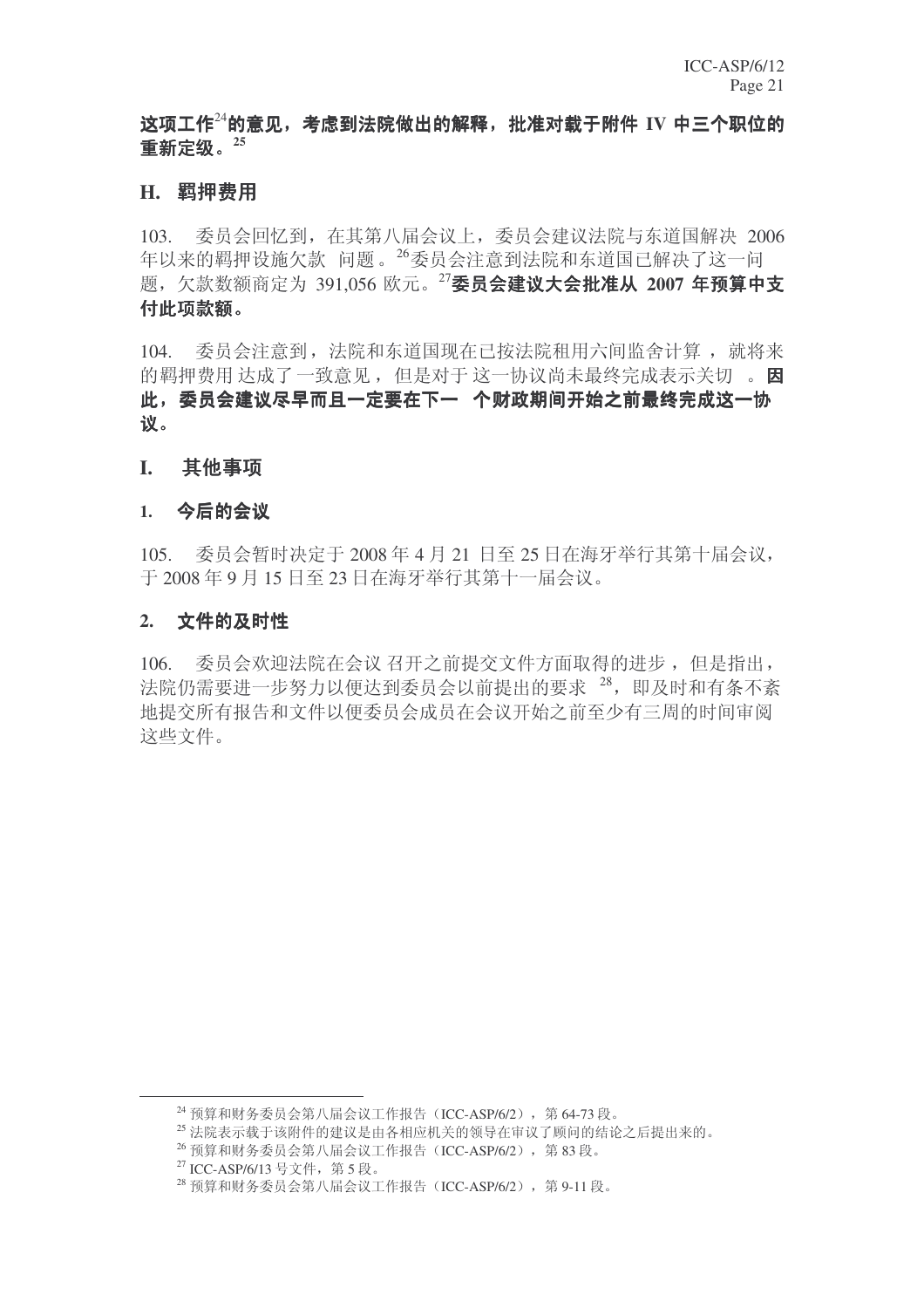## 附件 I

## 文件清单

## 预算和财务委员会

ICC-ASP/6/INF.1 关于为法律援助的目的确定贫困的原则和标准的报 告(根据预算和财务委员会 2004 年 8 月 13 日报告 第116 段提交)

- ICC-ASP/6/1 暂定议程
- ICC-ASP/6/2 预算和财务委员会第八届会议工作报告
- ICC-ASP/6/3 䰙ߥџ⊩䰶 2006 ᑈ乘ㅫᮍḜᅲᮑਞ
- ICC-ASP/6/4 国际刑事法院法律援助制度的执行报告和改讲建议
- ICC-ASP/6/5 2006年1月1日至12月31日期间的财务报表
- ICC-ASP/6/6 被害人信托基金 2006 年 1 月 1 日至 12 月 31 日期间 的财务报表
- ICC-ASP/6/7 内部审计办公室的报告
- ICC-ASP/6/8 ᦤ䆂ⱘ䰙ߥџ⊩䰶 2008 ᑈᮍḜ乘ㅫ
- ICC-ASP/6/10 关于截至 2007年7月 31 日国际刑事法院预算执行 情况的报告
- ICC-ASP/6/CBF.2/L.1 暂定议程
- ICC-ASP/6/CBF.2/L.2/Rev.1 暂定议程注解项目单
- ICC-ASP/6/CBF.2/1 关于羁押费用的报告
- ICC-ASP/6/CBF.2/2 关于内部审计监督的报告
- ICC-ASP/6/CBF.2/3 关于监测法院执行外部审计建议情况的报告
- ICC-ASP/6/CBF.2/4 职位的重新定级 —— 三个补充职位作为对预算和 财务委员会已批准的重新定级的修正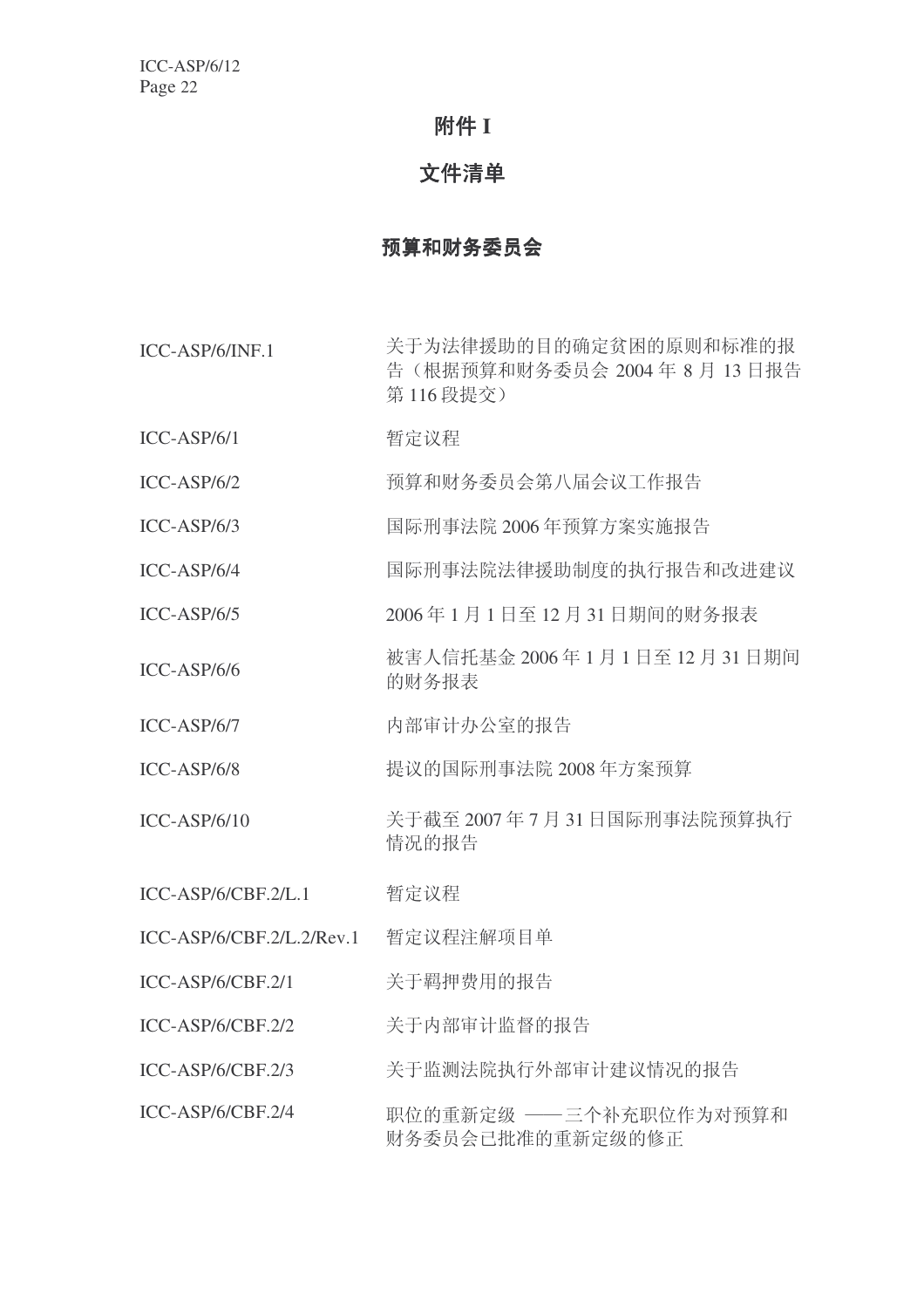ICC-ASP/6/CBF.2/5 关于法官养恤金计划的报告

ICC-ASP/6/CBF.2/6 关于国际刑事法院未来永久办公楼的报告

——关于某些供资备选方案的报告

ICC-ASP/6/CBF.2/7 关于截至 2007 年 7 月 31 日国际刑事法院预算执行 情况的报告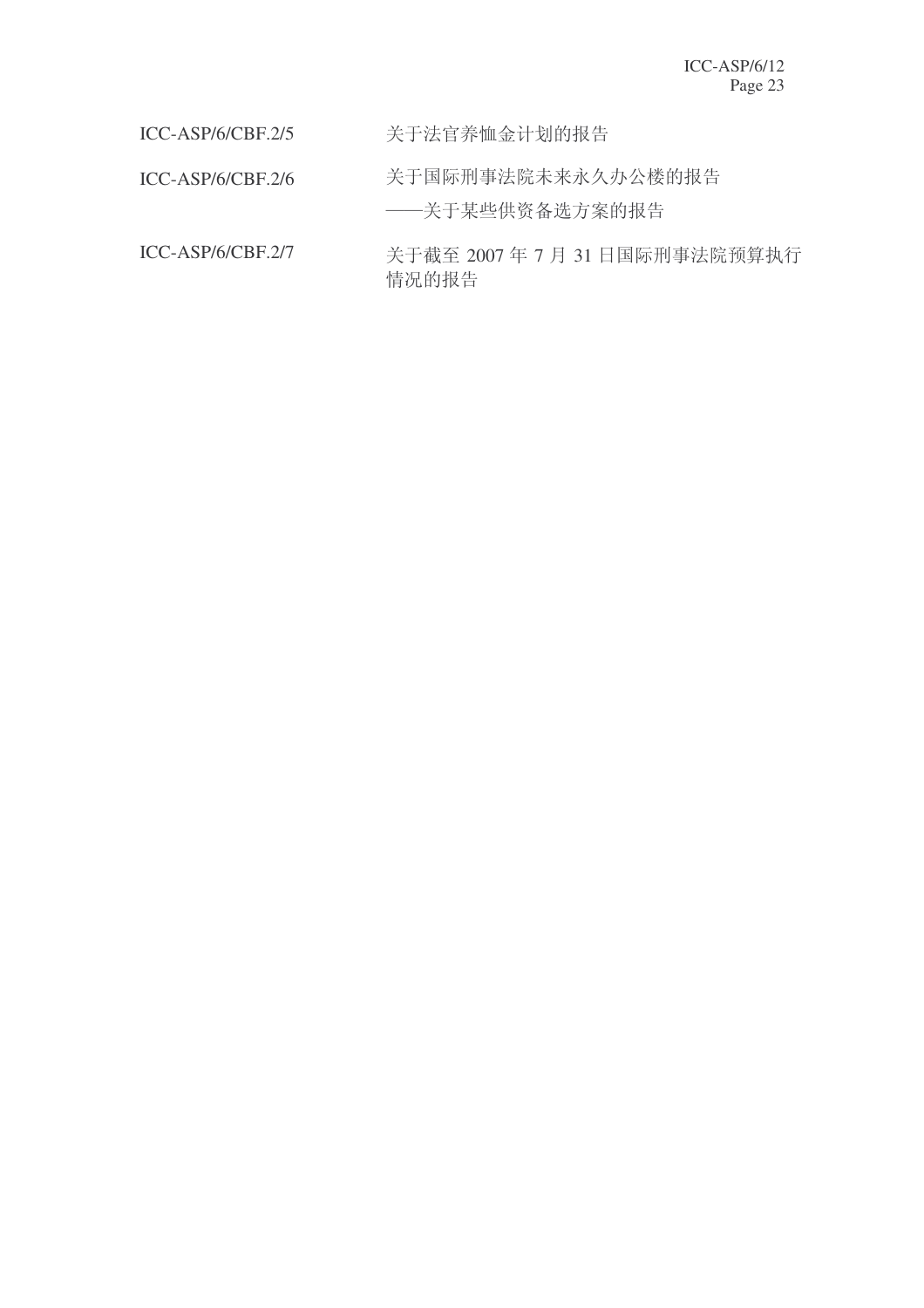# 附件 II 截至 2007 年 9 月 17 日的摊款缴纳状况

|                | 缔约国            | 以前年度的<br>摊款 | 收到的以前<br>年度摊款 | 以前年度未缴<br>摊款 | 2007年摊款    | 已收2007年<br>摊款            | 2007年未缴<br>摊款 | 未缴摊款总额    |
|----------------|----------------|-------------|---------------|--------------|------------|--------------------------|---------------|-----------|
| -1             | 阿富汗            | 8,465       | 6,033         | 2,432        | 1,696      |                          | 1,696         | 4,128     |
| 2              | 阿尔巴尼亚          | 21,432      | 21,432        |              | 10,178     | 10,178                   |               |           |
| 3              | 安道尔            | 22,870      | 22,870        |              | 13,570     | 13,570                   |               |           |
| $\overline{4}$ | 安提瓜和巴布达        | 13,474      | 13,474        |              | 3,393      | 3,393                    |               |           |
| 5              | 阿根廷            | 4,528,844   | 2,552,687     | 1,976,157    | 551,293    | $\sim$ $-$               | 551,293       | 2,527,450 |
| 6              | 澳大利亚           | 7,501,930   | 7,501,930     |              | 3,031,263  | 3,031,263                |               |           |
| $\tau$         | 奥地利            | 4,090,537   | 4,090,537     |              | 1,504,605  | 1,504,605                |               |           |
| 8              | 巴巴多斯           | 44,240      | 44,240        |              | 15,267     | 3,449                    | 11,818        | 11,818    |
| 9              | 比利时            | 5,060,006   | 5,060,006     |              | 1,869,307  | 1,869,307                |               |           |
| 10             | 伯利兹            | 4,697       | 4,697         |              | 1,696      | 1,696                    |               |           |
| 11             | 贝宁             | 9,395       | 9,395         |              | 1,696      | 1,696                    |               |           |
| 12             | 玻利维亚           | 41,658      | 5,958         | 35,700       | 10,178     |                          | 10,178        | 45,878    |
| 13             | 波斯尼亚一黑塞<br>哥维那 | 14,710      | 14,710        |              | 10,178     | 10,178                   |               |           |
| 14             | 博茨瓦纳           | 55,134      | 55,134        |              | 23,748     | 23,748                   |               |           |
| 15             | 巴西             | 7,642,736   | 5,207,107     | 2,435,629    | 1,485,946  | $\sim 100$               | 1,485,946     | 3,921,575 |
| 16             | 保加利亚           | 77,383      | 77,383        |              | 33,926     | 33,926                   |               |           |
| 17             | 布基纳法索          | 7,061       | 7,061         |              | 3,393      | 3,393                    |               |           |
| 18             | 布隆迪            | 3,074       | 217           | 2,857        | 1,696      |                          | 1,696         | 4,553     |
| 19             | 柬埔寨            | 9,395       | 9,395         |              | 1,696      | 204                      | 1,492         | 1,492     |
| 20             | 加拿大            | 13,059,533  | 13,059,533    |              | 5,049,843  | 5,049,843                |               |           |
| 21             | 中非共和国          | 4,697       | 1,841         | 2,856        | 1,696      |                          | 1,696         | 4,552     |
| 22             | 乍得             |             |               |              | 1,696      |                          | 1,696         | 1,696     |
| 23             | 哥伦比亚           | 738,214     | 738,214       |              | 178,110    | 178,110                  |               |           |
| 24             | 科摩罗            | 267         |               | 267          | 1,696      |                          | 1,696         | 1,963     |
| 25             | 刚果             | 3,440       | 126           | 3,314        | 1,696      |                          | 1,696         | 5,010     |
| 26             | 哥斯达黎加          | 134,743     | 134,743       |              | 54,281     | 29,393                   | 24,888        | 24,888    |
| 27             | 克罗地亚           | 175,039     | 175,039       |              | 84,814     | 84,814                   |               |           |
| 28             | 塞浦路斯           | 182,579     | 182,579       |              | 74,637     | 74,637                   |               |           |
| 29             | 刚果民主共和国        | 14,710      | 2,917         | 11,793       | 5,089      |                          | 5,089         | 16,882    |
| 30             | 丹麦             | 3,392,830   | 3,392,830     |              | 1,253,555  | 1,253,555                |               |           |
| 31             | 吉布提            | 4,501       | 3,222         | 1,279        | 1,696      |                          | 1,696         | 2,975     |
| 32             | 多米尼克           | 4,697       | 3,304         | 1,393        | 1,696      |                          | 1,696         | 3,089     |
| 33             | 多米尼加共和国        | 76,138      | $\sim$        | 76,138       | 40,711     | ÷,                       | 40,711        | 116,849   |
| 34             | 厄瓜多尔           | 92,958      | 92,958        |              | 35,622     | 35,622                   |               |           |
| 35             | 爱沙尼亚           | 55,134      | 55,134        |              | 27,141     | 27,141                   |               |           |
| 36             | 斐济             | 18,790      | 18,790        |              | 5,089      | 603                      | 4,486         | 4,486     |
| 37             | 芬兰             | 2,497,545   | 2,497,545     |              | 956,705    | 956,705                  |               |           |
| 38             | 法国             | 28,602,566  | 28,602,566    |              | 10,688,296 | 10,688,296               |               |           |
| 39             | 加蓬             | 45,364      | 28,458        | 16,906       | 13,570     |                          | 13,570        | 30,476    |
| 40             | 冈比亚            | 4,697       | 3,418         | 1,279        | 1,696      |                          | 1,696         | 2,975     |
| 41             | 格鲁吉亚           | 12,429      | 12,429        |              | 5,089      | 2,954                    | 2,135         | 2,135     |
| 42             | 德国             | 41,384,792  | 41,384,792    |              | 14,549,042 | 14,549,042               |               |           |
| 43             | 加纳             | 19,407      | 19,407        |              | 6,785      | 6,785                    |               |           |
| 44             | 希腊             | 2,495,811   | 2,495,811     |              | 1,010,986  | 165,931                  | 845,055       | 845,055   |
| 45             | 几内亚            | 13,386      | 1,147         | 12,239       | 1,696      | $\overline{\phantom{a}}$ | 1,696         | 13,935    |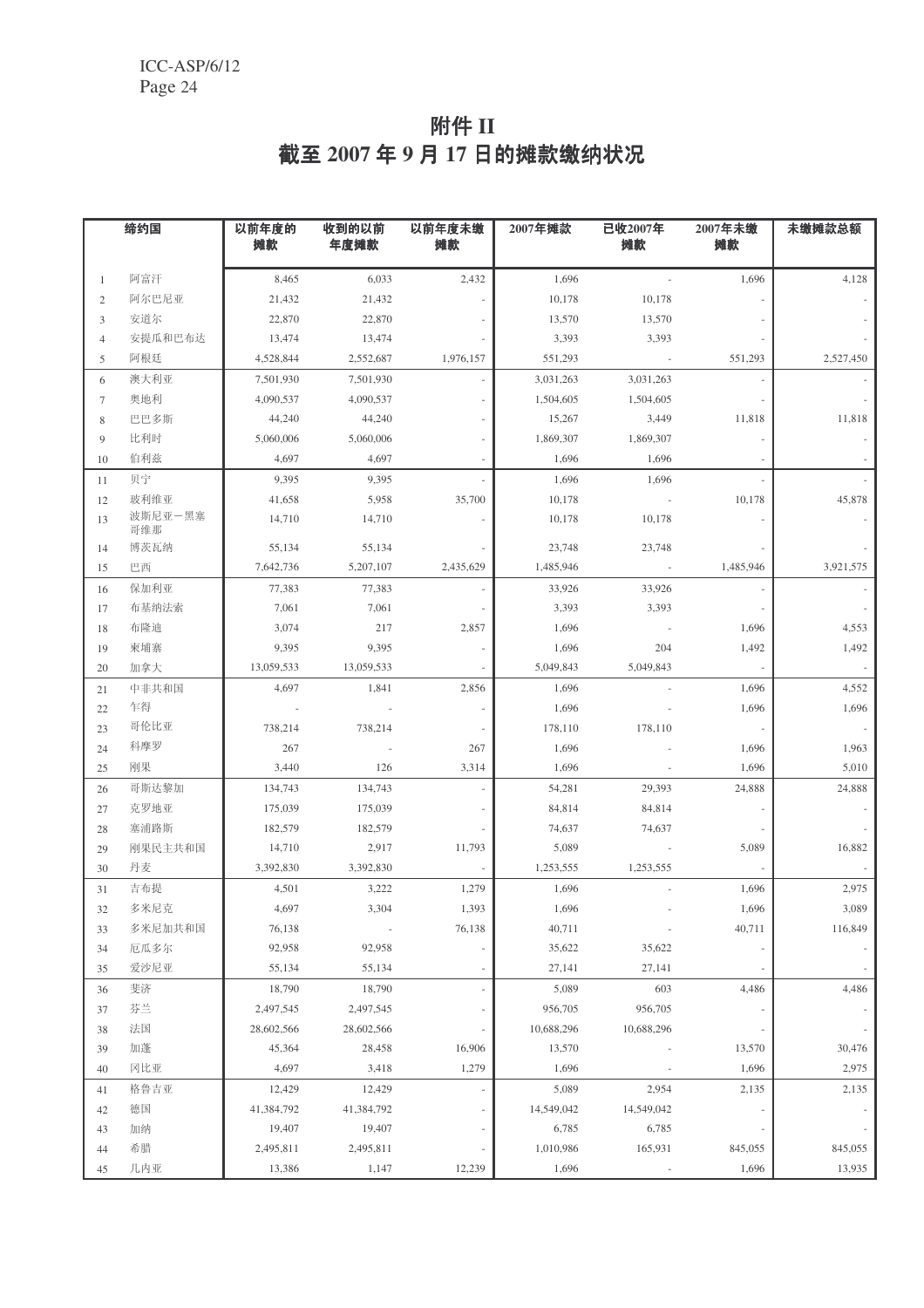|    | 缔约国        | 以前年度的<br>摊款 | 收到的以前<br>年度摊款 | 以前年度未缴<br>摊款 | 2007年摊款   | 已收2007年<br>摊款            | 2007年未缴<br>摊款 | 未缴摊款总额    |
|----|------------|-------------|---------------|--------------|-----------|--------------------------|---------------|-----------|
| 46 | 圭亚那        | 3,074       | 1,744         | 1,330        | 1,696     |                          | 1,696         | 3,026     |
| 47 | 洪都拉斯       | 23,329      | 10,355        | 12,974       | 8,481     |                          | 8,481         | 21,455    |
| 48 | 匈牙利        | 588,324     | 588,324       |              | 413,894   | 413,894                  |               |           |
| 49 | 冰岛         | 159,093     | 159,093       |              | 62,763    | 62,763                   |               |           |
| 50 | 爱尔兰        | 1,609,962   | 1,609,962     |              | 754,847   | 754,847                  |               |           |
| 51 | 意大利        | 23,064,027  | 23,064,027    |              | 8,615,435 | 4,189,541                | 4,425,894     | 4,425,894 |
| 52 | 约旦         | 49,818      | 49,818        |              | 20,355    | 20,355                   |               |           |
| 53 | 肯尼亚        | 21,652      | 21,652        |              | 16,963    | 16,963                   |               |           |
| 54 | 拉脱维亚       | 67,372      | 67,372        |              | 30,533    | 30,533                   |               |           |
| 55 | 莱索托        | 4,697       | 4,697         |              | 1,696     | 1,696                    |               |           |
| 56 | 利比里亚       | 3,074       | 57            | 3,017        | 1,696     |                          | 1,696         | 4,713     |
| 57 | 列支敦士登      | 24,105      | 24,105        |              | 16,963    | 16,963                   |               |           |
| 58 | 立陶宛        | 101,163     | 101,163       |              | 52,585    | 1,954                    | 50,631        | 50,631    |
| 59 | 卢森堡        | 363,553     | 363,553       |              | 144,184   | 144,184                  |               |           |
| 60 | 马拉维        | 5,078       | 264           | 4,814        | 1,696     |                          | 1,696         | 6,510     |
| 61 | 马里         | 9,395       | 6,963         | 2,432        | 1,696     |                          | 1,696         | 4,128     |
| 62 | 马耳他        | 63,431      | 63,431        |              | 28,837    | 28,837                   |               |           |
| 63 | 马绍尔群岛      | 4,697       | 1,730         | 2,967        | 1,696     | $\sim$                   | 1,696         | 4,663     |
| 64 | 毛里求斯       | 51,671      | 51,671        |              | 18,659    | 18,659                   |               |           |
| 65 | 墨西哥        | 3,011,352   | 3,011,352     |              | 3,828,517 | 1,814,326                | 2,014,191     | 2.014.191 |
| 66 | 蒙古         | 4,697       | 4,697         |              | 1,696     | 1,696                    |               |           |
| 67 | 黑山         | 933         | 933           |              | 1,696     | 1,696                    |               |           |
| 68 | 纳米比亚       | 28,802      | 28,802        |              | 10,178    | 738                      | 9,440         | 9,440     |
| 69 | 瑙鲁         | 4,697       | 2,030         | 2,667        | 1,696     |                          | 1,696         | 4,363     |
| 70 | 荷兰         | 7,970,305   | 7,970,305     |              | 3,177,143 | 2,527,091                | 650,052       | 650,052   |
| 71 | 新西兰        | 1,050,797   | 1,050,797     |              | 434,249   | 434,249                  |               |           |
| 72 | 尼日尔        | 4,697       | 300           | 4,397        | 1,696     |                          | 1,696         | 6,093     |
| 73 | 尼日利亚       | 211,453     | 188,838       | 22,615       | 81,422    |                          | 81,422        | 104,037   |
| 74 | 挪威         | 3,170,089   | 3,170,089     |              | 1,326,495 | 1,326,495                |               |           |
| 75 | 巴拿马        | 88,633      | 84,377        | 4,256        | 39,015    |                          | 39,015        | 43,271    |
| 76 | 巴拉圭        | 58,840      | 58,840        |              | 8,481     | 5,758                    | 2,723         | 2,723     |
| 77 | 秘鲁         | 448,382     | 301,418       | 146,964      | 132,310   |                          | 132,310       | 279,274   |
| 78 | 波兰         | 2,104,866   | 2,104,866     |              | 849,839   | 849,839                  |               |           |
| 79 | 葡萄牙        | 2,203,464   | 2,203,464     |              | 893,943   | 893,943                  |               |           |
| 80 | 大韩民国       | 8,106,325   | 8,106,325     |              | 3,686,029 | 3,686,029                |               |           |
| 81 | 罗马尼亚       | 280,767     | 280,767       |              | 118,740   | 118,740                  |               |           |
| 82 | 圣基茨和尼维斯    | 267         | 267           |              | 1,696     | 1,696                    |               |           |
| 83 | 圣文森特和格林    | 4,501       | 1,535         | 2,966        | 1,696     |                          | 1,696         | 4,662     |
| 84 | 纳丁斯<br>萨摩亚 | 4,579       | 4,579         |              | 1,696     | 1,696                    |               |           |
| 85 | 圣马力诺       | 13,473      | 13,473        |              | 5,089     | 5,089                    |               |           |
| 86 | 塞内加尔       | 23,487      | 23,487        |              | 6,785     | 194                      | 6,591         | 6,591     |
| 87 | 塞尔维亚       | 89,869      | 89,869        |              | 35,622    | 35,622                   |               |           |
| 88 | 塞拉利昂       | 4,697       | 2,262         | 2,435        | 1,696     |                          | 1,696         | 4,131     |
| 89 | 斯洛伐克       | 234,623     | 234,623       |              | 106,866   | 106,866                  |               |           |
| 90 | 斯洛文尼亚      | 384,568     | 384,568       |              | 162,843   | 8,081                    | 154,762       | 154,762   |
| 91 | 南非         | 1,443,784   | 1,443,784     |              | 491,923   | 491,923                  |               |           |
| 92 | 西班牙        | 11,839,860  | 11,839,860    |              | 5,034,576 | 770,105                  | 4,264,471     | 4,264,471 |
| 93 | 瑞典         | 4,707,065   | 4,707,065     |              | 1,816,722 | 1,816,722                |               |           |
| 94 | 瑞士         | 5,670,350   | 5,670,350     |              | 2,062,683 | 2,062,683                |               |           |
| 95 | 塔吉克斯坦      | 4,697       | 3,770         | 927          | 1,696     | $\overline{\phantom{a}}$ | 1,696         | 2,623     |
| 96 | 前南斯拉夫马其    | 28,184      | 27,034        | 1,150        | 8,481     |                          | 8,481         | 9,631     |
|    |            |             |               |              |           |                          |               |           |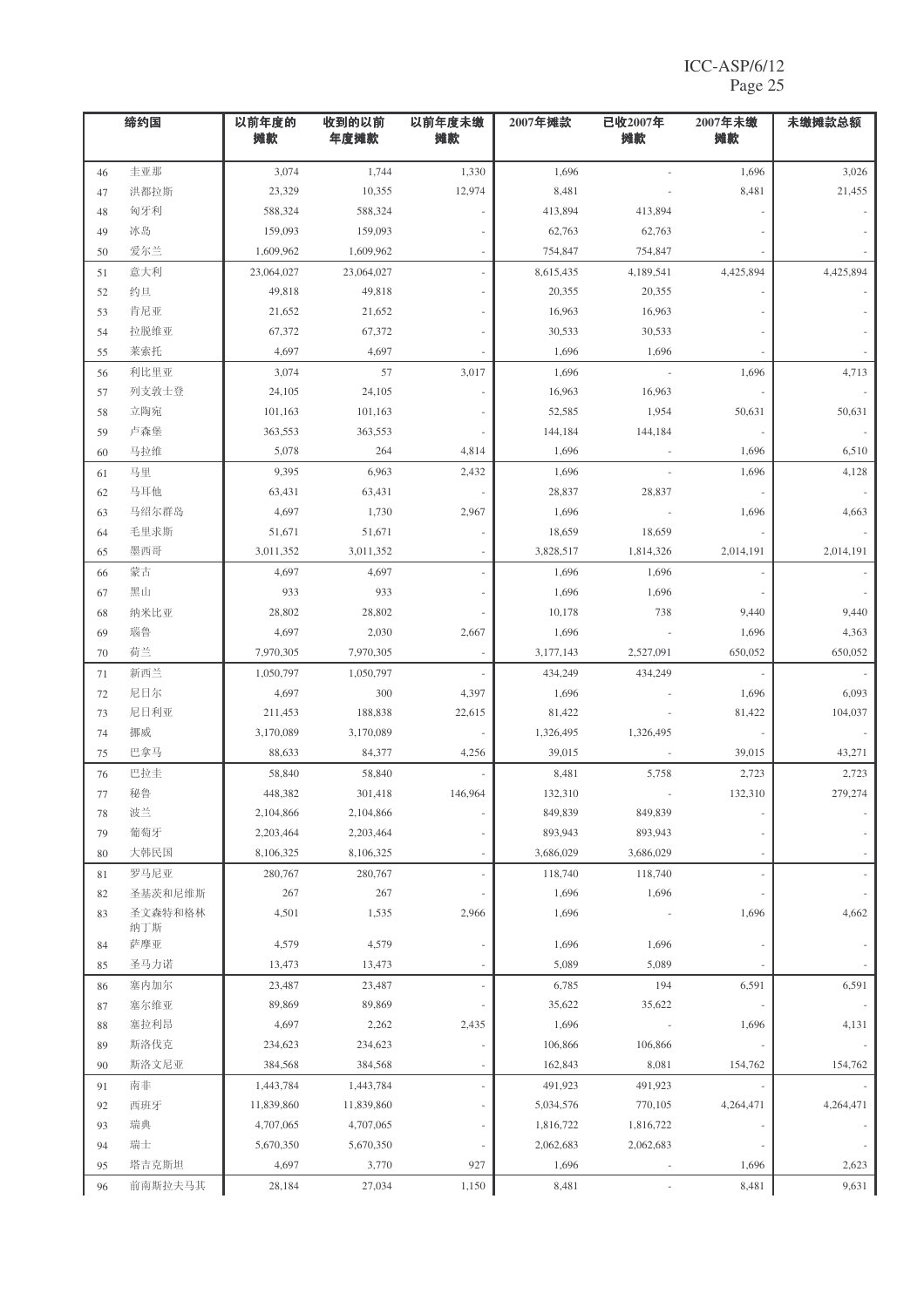|     | 缔约国           | 以前年度的<br>摊款   | 收到的以前<br>年度摊款 | 以前年度未缴<br>摊款             | 2007年摊款    | 已收2007年<br>摊款 | 2007年未缴<br>摊款 | 未缴摊款总额     |
|-----|---------------|---------------|---------------|--------------------------|------------|---------------|---------------|------------|
|     | 顿共和国          |               |               |                          |            |               |               |            |
| 97  | 东帝汶           | 4,579         | 4,579         |                          | 1,696      | 1,696         | $\sim$        | ٠          |
| 98  | 特立尼达和<br>多巴哥  | 99,635        | 99,635        | $\overline{\phantom{a}}$ | 45,800     | 45,800        | $\sim$        | $\sim$     |
| 99  | 乌干达           | 27,566        | 27,566        | $\overline{\phantom{a}}$ | 5,089      | 1,161         | 3,928         | 3,928      |
| 100 | 联合王国          | 28,422,573    | 28,422,573    | $\overline{\phantom{a}}$ | 11,266,730 | 11,266,730    | $\sim$        | ٠          |
| 101 | 坦桑尼亚联合<br>共和国 | 26,632        | 26,632        |                          | 10,178     | 10,179        | $\sim$        | ٠          |
| 102 | 乌拉圭           | 245,404       | 186,611       | 58,793                   | 45,800     |               | 45,800        | 104,593    |
| 103 | 委内瑞拉          | 826,431       | 826,431       |                          | 339,257    | 104,388       | 234,869       | 234,869    |
| 104 | 赞比亚           | 9,001         | 6,991         | 2,010                    | 1,696      |               | 1,696         | 3,706      |
|     |               |               |               |                          |            |               |               |            |
|     |               | 231, 273, 746 | 226,416,792   | 4,856,954                | 88,871,800 | 73,706,457    | 15,165,343    | 20,022,297 |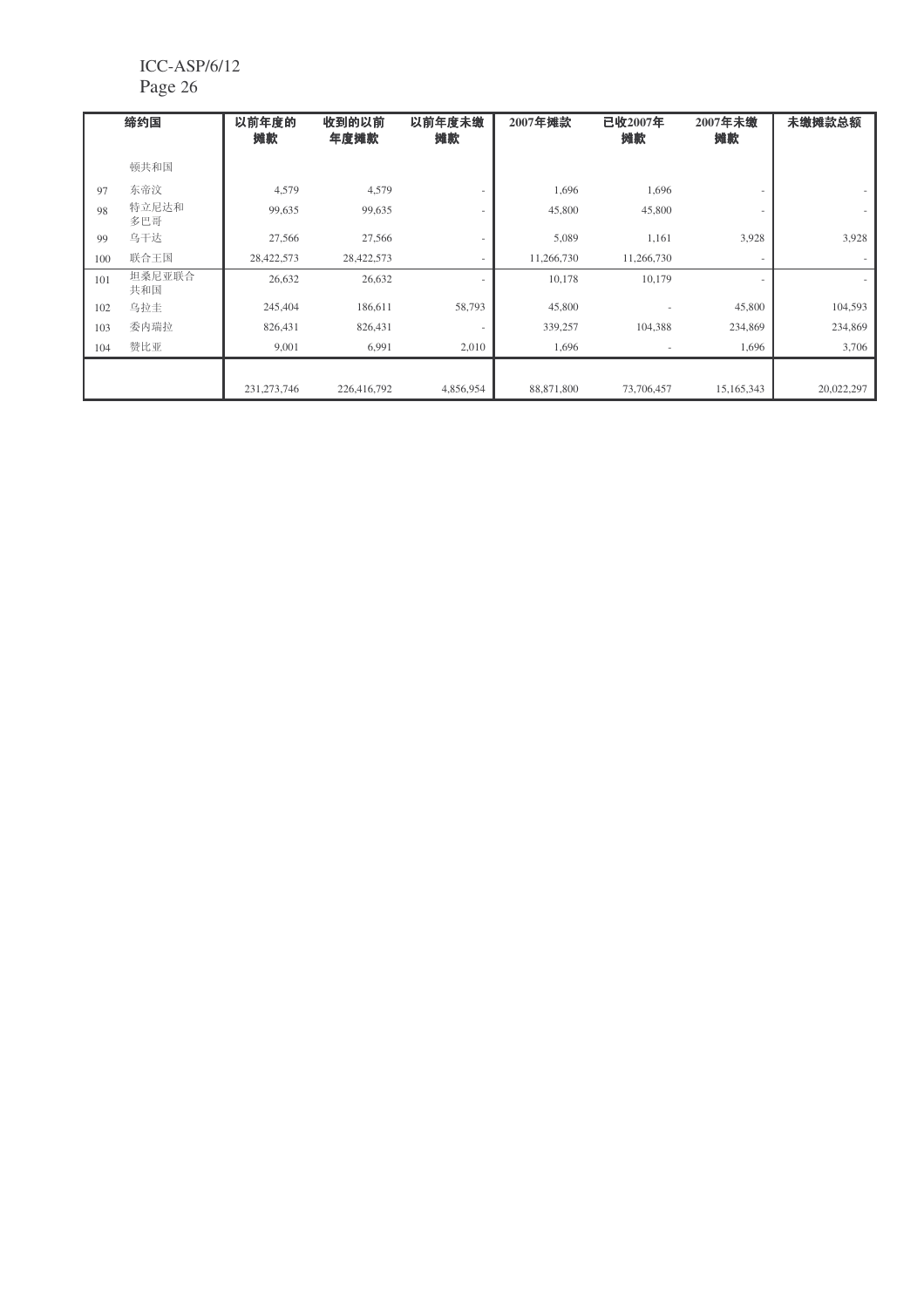## 附件 III

## 国际刑事法院法官养恤金计划管理条例修正草案

## 第1条 退休养恤金

1. 法官停止任职并满六十二 (62) 岁时可按下面第 5 款的条件在他/她的有生 之年每月领取退休养恤金, 条件是他/她没有因为除健康状况以外的原因被要求 放弃职务。

2. 退休养恤金的数额按下述方式决定:

每仟职一年,每年的退休养恤金为年薪的 1/72 (七十二分之一)。

3. 法官任期超过九整年,不支付额外养恤金。

4. 在年满六十二 (62) 岁以前停止任职但在年满六十 二岁以后有权领取养恤 金的法官,可以选择从停止任职后的任何时间起开始领取养恤金。如果他/她选 择这样做的话,养恤金的数额应为与他/她年满六十二(62)岁时应支付给他/她 的养恤金具有同样精算价值的一笔数额。

5. 前法官在重新当选后, 在再次停止任职以前, 不向其支付养恤金。在其再 次停止任职后, 他/她的养恤金的数额将根据他/她总的服务期计算, 并应从中减 夫一笔与在他/她年满六十二(62)岁以前已经支付的那部分养恤金的精算价值 相等的数额。

## **第Ⅱ条** 残疾养恤金

1. 法院认定因长期疾病或残疾而无法履行他 /她的职务的法官, 在离任时有权 按月领取残疾养恤金。

2. 决院关于一名法官因长期疾病或残疾而无法履行他 /她的职务的决定应当以 两个医生的意见为基础: 其中一个由法院指定的医生出具, 另一个由法官选择 的医生出具。如果两位医生的意见不一致,应由法院和法官双方同意的一位医 生出具第三个意见。

3. 残疾养恤金的数额应相当于在该法官离任时已任满他/她当选的任期的情况 下本应向他/她支付的退休养恤金的数额。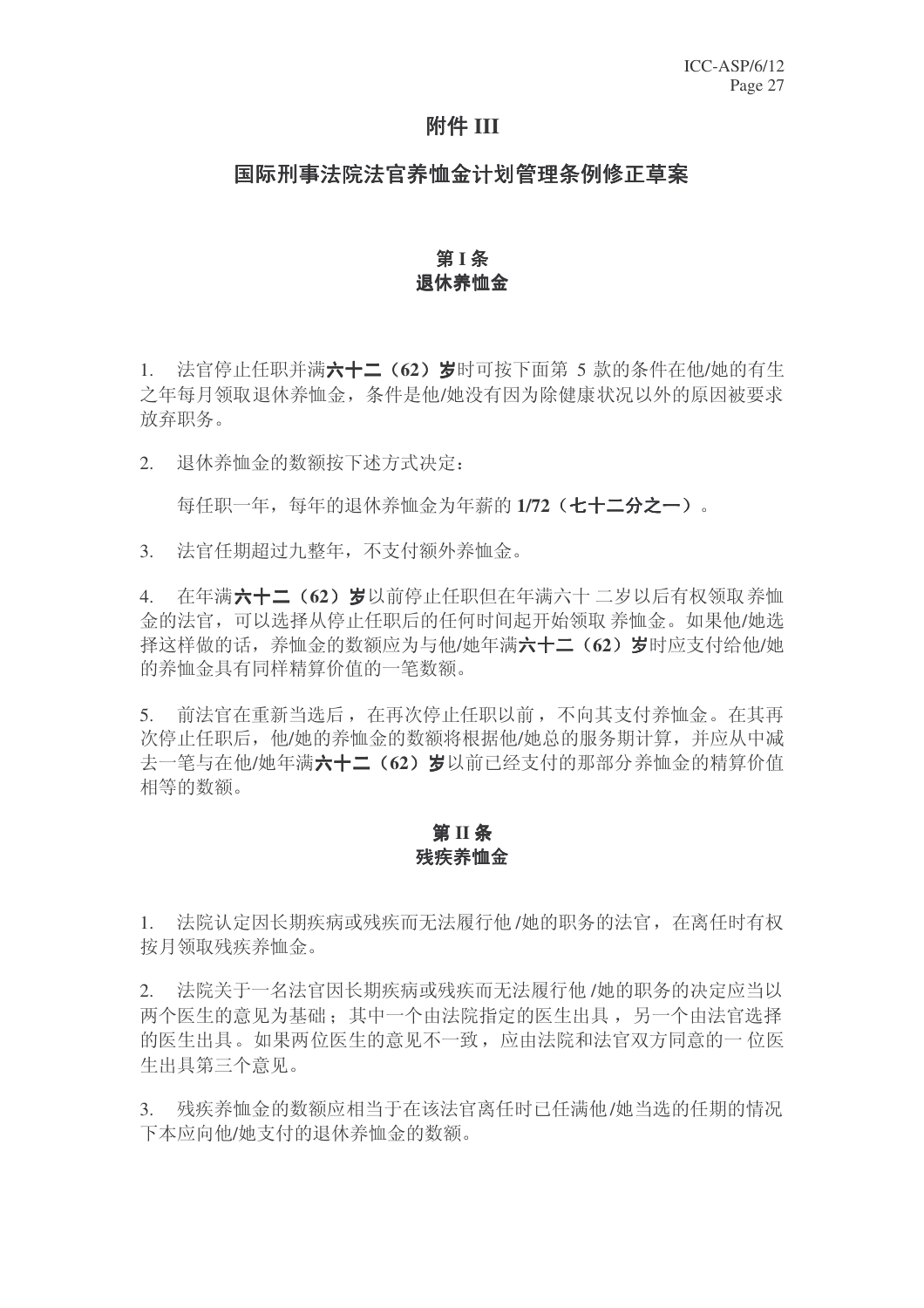## **第Ⅲ条** 未亡配偶养恤金

1. 有资格领取退休养恤金的已婚法官死亡后,他/她的未亡配偶,只要在前法 官服务终止之日时是法官的配偶, 则有权领取未亡配偶养恤金, 其计算方法如  $\top$ :

- (a) 如果法官在他/她死亡时尚未开始领取他/她的退休养恤金, 其未亡配偶 的养恤金为法官在死亡前若已经开始领取 养恤金的话本应根据以上第 1 条第 5 款支付给他/她的养恤金的一半, 但未亡配偶的养恤金不得少 于年薪的十二分之一:
- (b) 如果法官已经在他/她年满六十二 (62) 岁以前开始根据以上第 1 条第 5 款领取他/她的养恤金, 其未亡配偶养恤金为这笔养恤金的一半, 但 不得少于年薪的十二分之一:
- (c) 如果法官在开始领取他/她的退休养恤金时已年满六十二(62) 岁, 其 未亡配偶 的养恤金 为法官 养恤金 的一半, 但不得少于年薪的六分之  $\overline{\phantom{a}}$

2. 已婚法官死亡后,他/她的未亡配偶有权领取相当于法官若在他/她死亡之时 有权领取残疾养恤金的话本应可以领取的养恤金的一半的未亡配偶养恤金,但 未亡配偶的养恤金不得少于年薪的六分之一。

3. 已婚前法官死亡后,若死亡前正在领取残疾养恤金,其未亡配偶,只要在 前法官服务终止之日时是他/她的配偶,则有权领取相当于前法官领取的 养恤金 一半的未亡配偶养恤金, 但未亡配偶的养恤金不得少于年薪的六分之一。

4. 已故法官的配偶再婚时, 应停止发放未亡配偶 养恤金, 但应向其支付相当 于他/她当时享受的年度津贴两倍的一笔一次性付款, 作为最后的安置费。

## 第IV条 子女津贴

1. 法官或前法官死亡后, 他/她的未婚且不满二十一 (21) 岁的自然子女或合 法收养的子女有权领取津贴, 其计算方法如下:

- (a) 如果已故法官的配偶根据以上第 III 条有权领取养恤金, 子女津贴的年 度数额为:
	- (i) 法官生前领取的退休养恤金的百分之十 (10): 或者,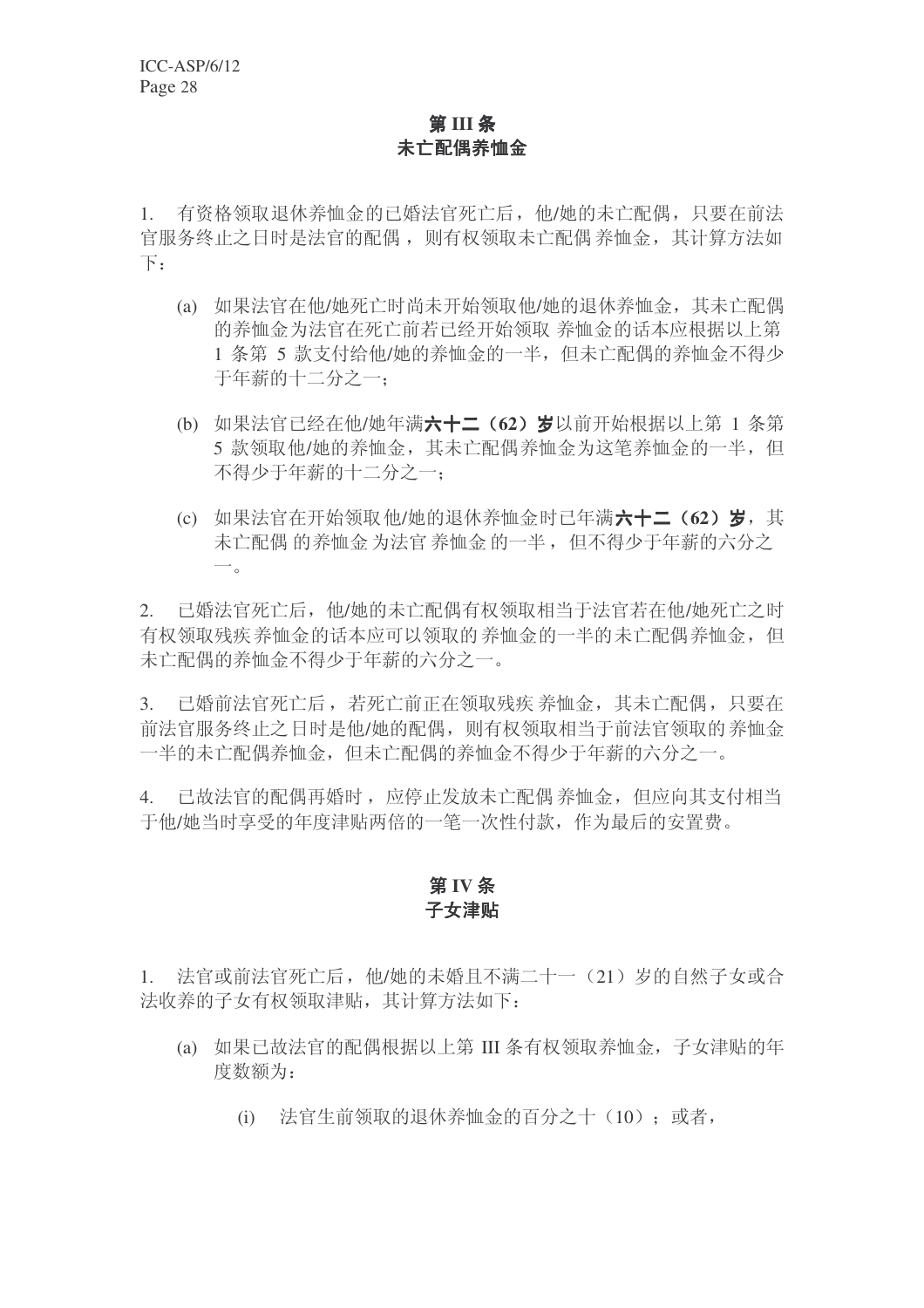- (ii) 如果法官在他/她死亡时尚未开始领取 他/她的退休养恤金, 子 女津贴的年度数额为法官若在死亡前已经开始领取退休养恤金 的话按照第 1 条第 5 款本应支付给他/她的养恤金的百分之十  $(10)$ : 或者,
- (iii) 如果法官在职时死亡, 子女津贴的年度 数额为法官若在 他/她 死亡时有资格领取残疾养恤金的话本应可以领取的养恤金的百 分之十(10):

条件是, 在所有情况中, 子女津贴的数额都不得超过年基本工资的三十六 分之一。

- (b) 如果已故法官没有未亡配偶有权根据第 III 条领取养恤金, 或者已故法 官的未亡配偶死亡时, 根据以上(a) 项应支付的子女津贴总额中应增加 以下金额:
	- (i) 如果只有一名子女有资格领取津贴, 则增加相当于曾经支付或 应该支付给已故法官的未亡配偶的养恤金数额的一半:
	- (ii) 如果有两名或更多子女有资格领取津贴, 则增加相当于曾经支 付或应该支付给已故法官的未亡配偶的养恤金数额。
- (c) 根据以上 (b) 项应支付的子女津贴总额应在所有有资格领取津贴的子 女间平均分配, 以此确定每一名子女应领取的津贴 数额; 当一名子女 不再有资格领取津贴时, 应根据 (b) 项重新计算应支付给其余子女的 津贴总额。

2. 子女津贴总额与已故法官任何未亡配偶正在领取的津贴的数额相加后,不 得超讨法官或前法官在 他/她没有死亡的情况下领取的或本应可以领取的养恤 金。

3. 如果子女因疾病或受伤而失去能力,上面第 1 款所指的年龄限制将停止适 用,只要子女继续丧失能力,应一直支付津贴。

# 第 V 条 其他条款

1. 本条例规定的养恤金应以大会在确定有关法官的薪酬时使用的货币即欧元 计算。

2. 本条例规定的养恤金计划为非缴款性质的,其费用直接出自法院的预算。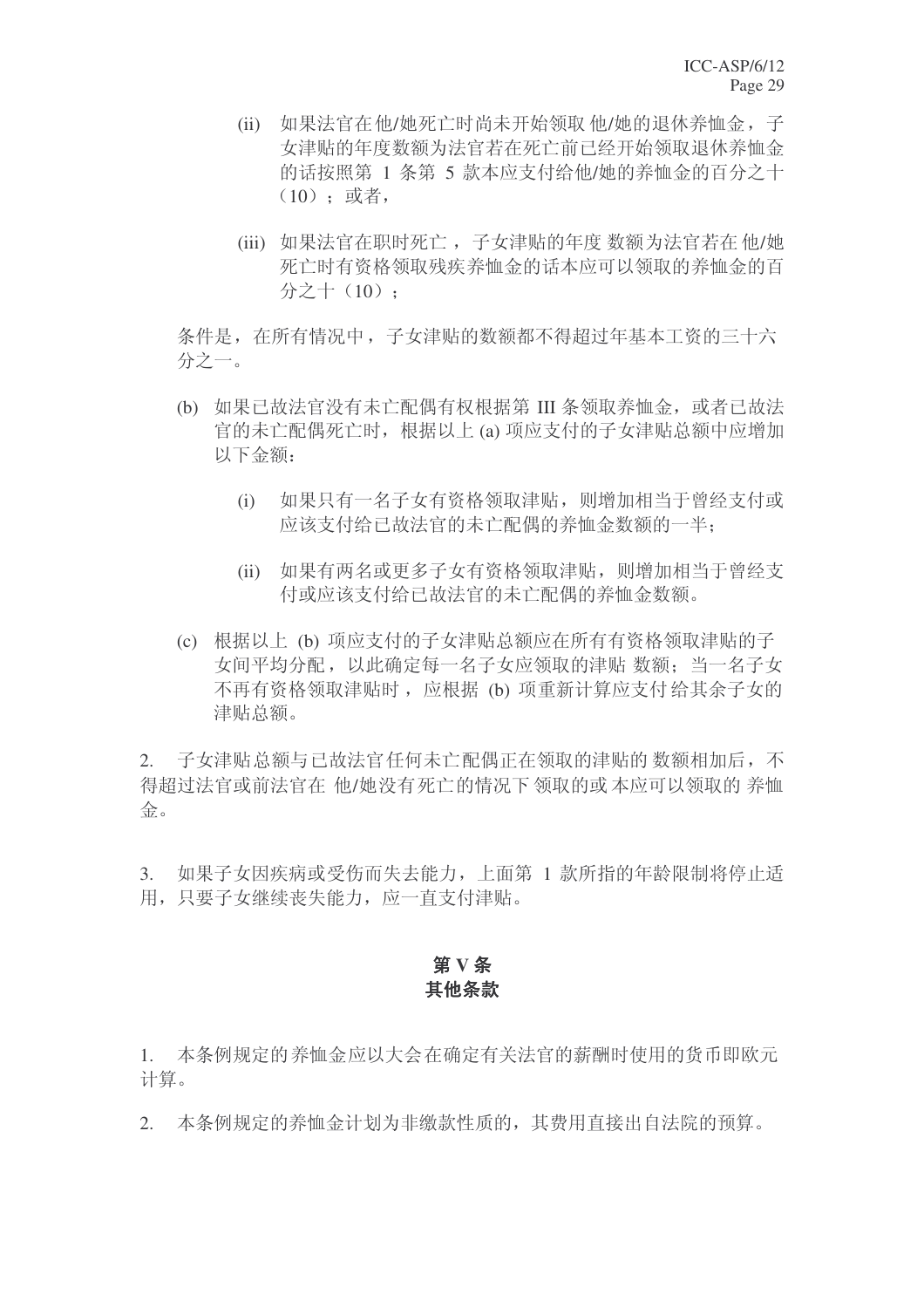# 附录

# 通过新法官养恤金计划对财务的影响

如预算和财务委员会所要求的, 在下表 1 中突出了在比较当前和提议的新 养恤金计划之后的主要不同之处:

## 表 1: 养恤金计划之间的比较

|              | 当前计划                          | 提议的("新"<br>计划  |
|--------------|-------------------------------|----------------|
| 退休年龄         | 60                            | 62             |
| 领取资格         | 服务三年之后                        | 立即             |
| 养恤金的计算       | N * PS * 5.5556% <sup>1</sup> | $(N * PS)/72$  |
| 服务九年之后领取的养恤  | 90,000 欧元                     | 22,500 欧元      |
| 金            |                               |                |
| 18名法官每年的估计费用 | 3,136,088 欧元                  | $900,000^2$ 欧元 |
| (保险费)        |                               |                |

1 "N"代表服务年限; "PS"代表应计养恤金薪酬。

 $2\pi$ 归属当前计划的法官被新法官取代时的年估计费用(保险费),这些新法官将根据提议的新计划 积累他们的养恤金。

上面反映出的费用节余将会在几年之后显 现出来, 直到归属当前计划的所 有法官退休(预计在 2015年)为止。下表 2 对当前计划与提议的计划所做的对 比说明了从长远的角度可为法院节省大量资金。

#### 表 2: 当前相对提议的退休养恤金计划的估计费用

|      | 费用合计 $1$<br>当前计划 | 费用合计 $^2$<br>提议的计划 | 差额        |
|------|------------------|--------------------|-----------|
| 2008 | 3,136,088        | 2,939,000          | 197,088   |
| 2009 | 3,136,208        | 2,226,000          | 910,208   |
| 2010 | 3,136,208        | 2,186,000          | 950,208   |
| 2011 | 3,136,208        | 2,161,000          | 975,208   |
| 2012 | 3,136,208        | 1,359,000          | 1,777,208 |
| 2013 | 3,136,208        | 995,000            | 2,141,208 |
| 2014 | 3,136,208        | 854,000            | 2,282,208 |
| 2015 | 3,136,208        | 931,000            | 2,205,208 |
| 2016 | 3,136,208        | 893,132            | 2,243,076 |
| 2017 | 3,136,208        | 844,000            | 2,292,208 |
| 2018 | 3,136,208        | 889,000            | 2,247,208 |
| 2019 | 3,136,208        | 961,000            | 2,175,208 |

<sup>1</sup> 根据安联公司只对当前法官所做的2006年8月养恤金费用的估计推算出来的。

2 2007年7月20日安永公司所做估计,包括替换法官。

总之, 在提议的养恤金计划充分实施后, 估计每年节余约为 220 万欧元。